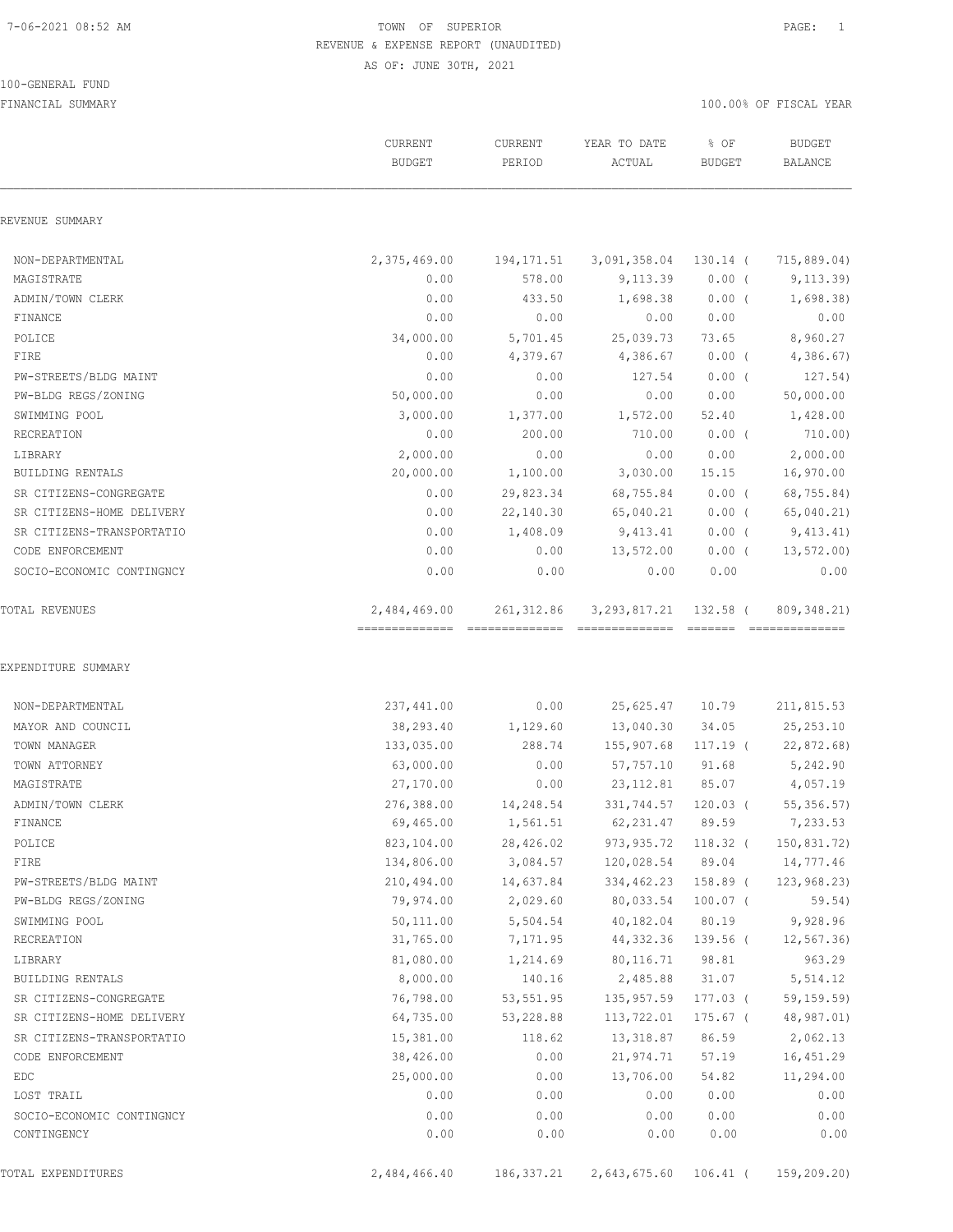| ×<br>I |  |
|--------|--|
|--------|--|

# 7-06-2021 08:52 AM  $\blacksquare$  REVENUE & EXPENSE REPORT (UNAUDITED) AS OF: JUNE 30TH, 2021

100-GENERAL FUND

|                                    | <b>CURRENT</b><br>BUDGET | CURRENT<br>PERIOD | YEAR TO DATE<br>ACTUAL | % OF<br>BUDGET | BUDGET<br>BALANCE |
|------------------------------------|--------------------------|-------------------|------------------------|----------------|-------------------|
|                                    |                          |                   |                        |                |                   |
| REVENUES OVER/(UNDER) EXPENDITURES | 2.60                     | 74,975.65         | 650,141.61             |                | 650, 139.01)      |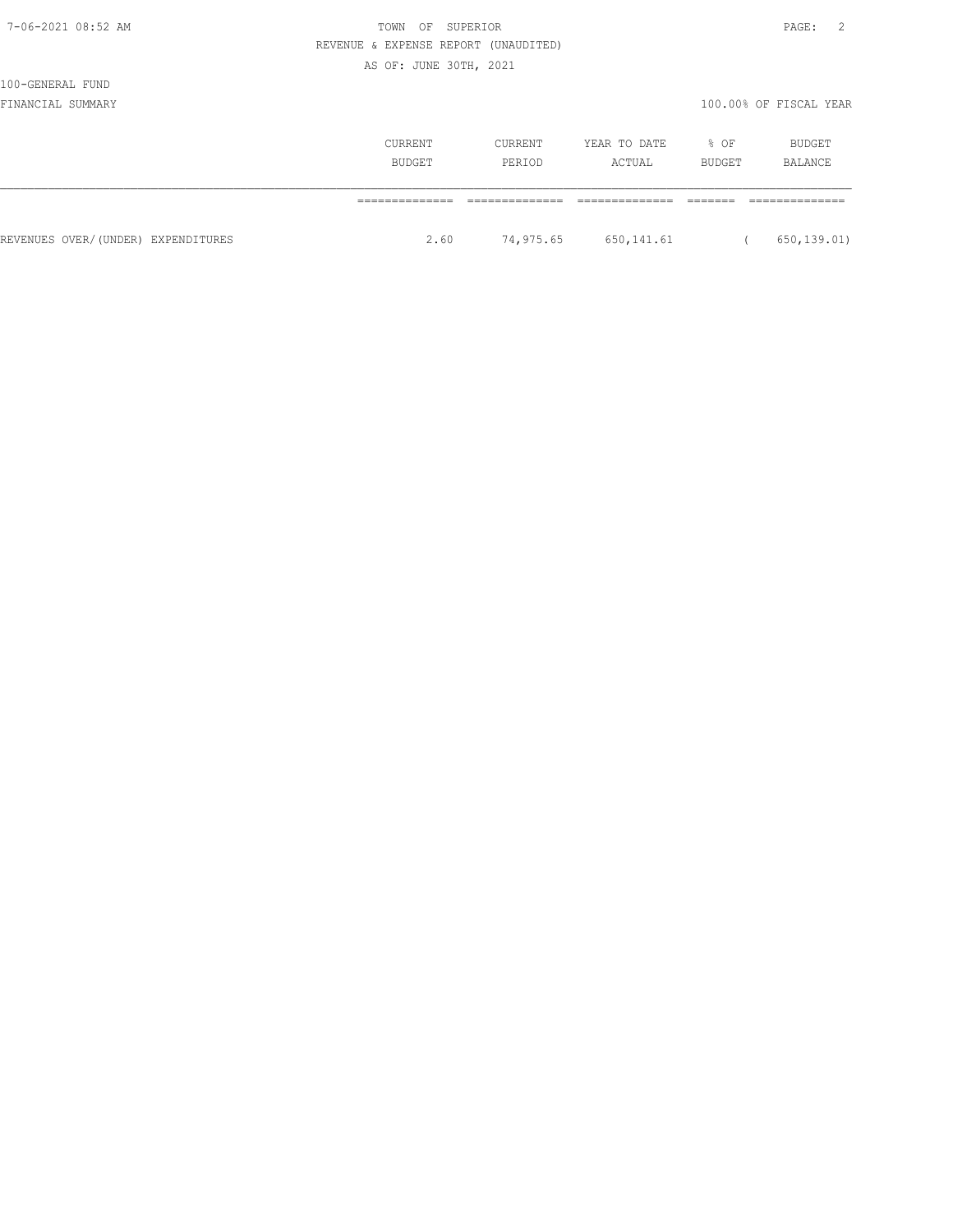|                                     | CURRENT<br><b>BUDGET</b>    | CURRENT<br>PERIOD                           | YEAR TO DATE<br>ACTUAL   | % OF<br><b>BUDGET</b> | <b>BUDGET</b><br>BALANCE |
|-------------------------------------|-----------------------------|---------------------------------------------|--------------------------|-----------------------|--------------------------|
| REVENUE SUMMARY                     |                             |                                             |                          |                       |                          |
| NON-DEPARTMENTAL                    | 19,354.00                   | 140.00                                      | 874.00                   | 4.52                  | 18,480.00                |
| TOTAL REVENUES                      | 19,354.00<br>============== | 140.00                                      | 874.00<br>============== | 4.52                  | 18,480.00                |
| EXPENDITURE SUMMARY                 |                             |                                             |                          |                       |                          |
| NON-DEPARTMENTAL                    | 19,353.00                   | 4,415.08                                    | 120,988.15 625.16 (      |                       | 101, 635.15)             |
| TOTAL EXPENDITURES                  | 19,353.00                   | 4,415.08                                    | 120,988.15 625.16 (      |                       | 101, 635.15)             |
| REVENUES OVER/ (UNDER) EXPENDITURES |                             | 1.00 ( $\qquad 4,275.08$ ) ( $120,114.15$ ) |                          |                       | 120, 115. 15             |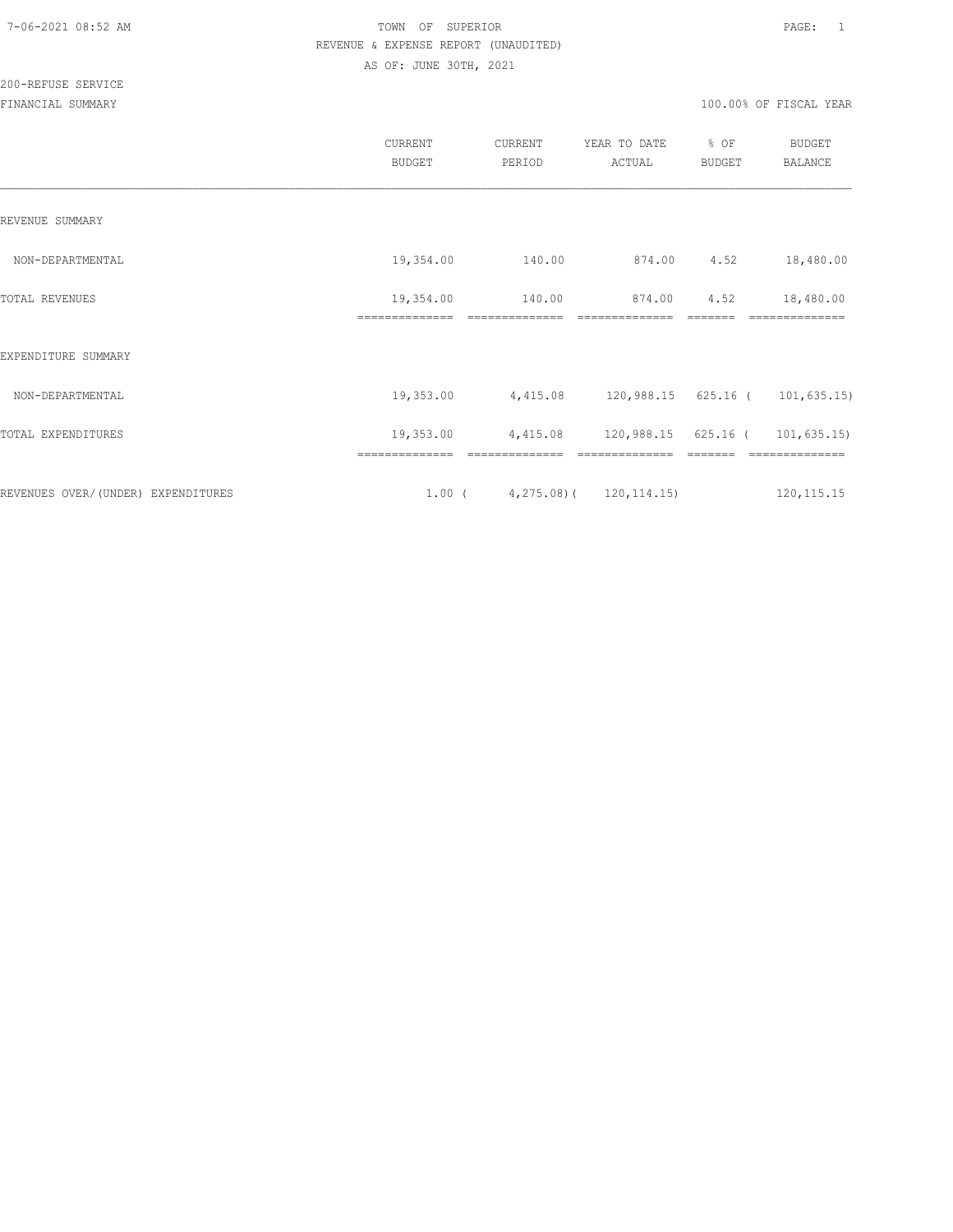# 210-SEWER

|                                    | CURRENT<br>BUDGET            | CURRENT<br>PERIOD           | YEAR TO DATE<br>ACTUAL                | % OF<br>BUDGET | <b>BUDGET</b><br><b>BALANCE</b> |
|------------------------------------|------------------------------|-----------------------------|---------------------------------------|----------------|---------------------------------|
| REVENUE SUMMARY                    |                              |                             |                                       |                |                                 |
| NON-DEPARTMENTAL                   | 425,291.00                   | 41,128.00                   | 445,894.99 104.84 (                   |                | 20,603.99)                      |
| TOTAL REVENUES                     | 425,291.00<br>============== | 41,128.00<br>============== | 445,894.99 104.84 (<br>============== |                | 20,603.99)<br>==============    |
| EXPENDITURE SUMMARY                |                              |                             |                                       |                |                                 |
| NON-DEPARTMENTAL                   | 425,292.00                   |                             | 15,428.52 311,078.04 73.14 114,213.96 |                |                                 |
| TOTAL EXPENDITURES                 | 425,292.00                   | 15,428.52                   | 311,078.04                            | 73.14          | 114,213.96                      |
|                                    |                              |                             |                                       |                |                                 |
| REVENUES OVER/(UNDER) EXPENDITURES | 1.00)                        | 25,699.48 134,816.95        |                                       | $\overline{a}$ | 134,817.95)                     |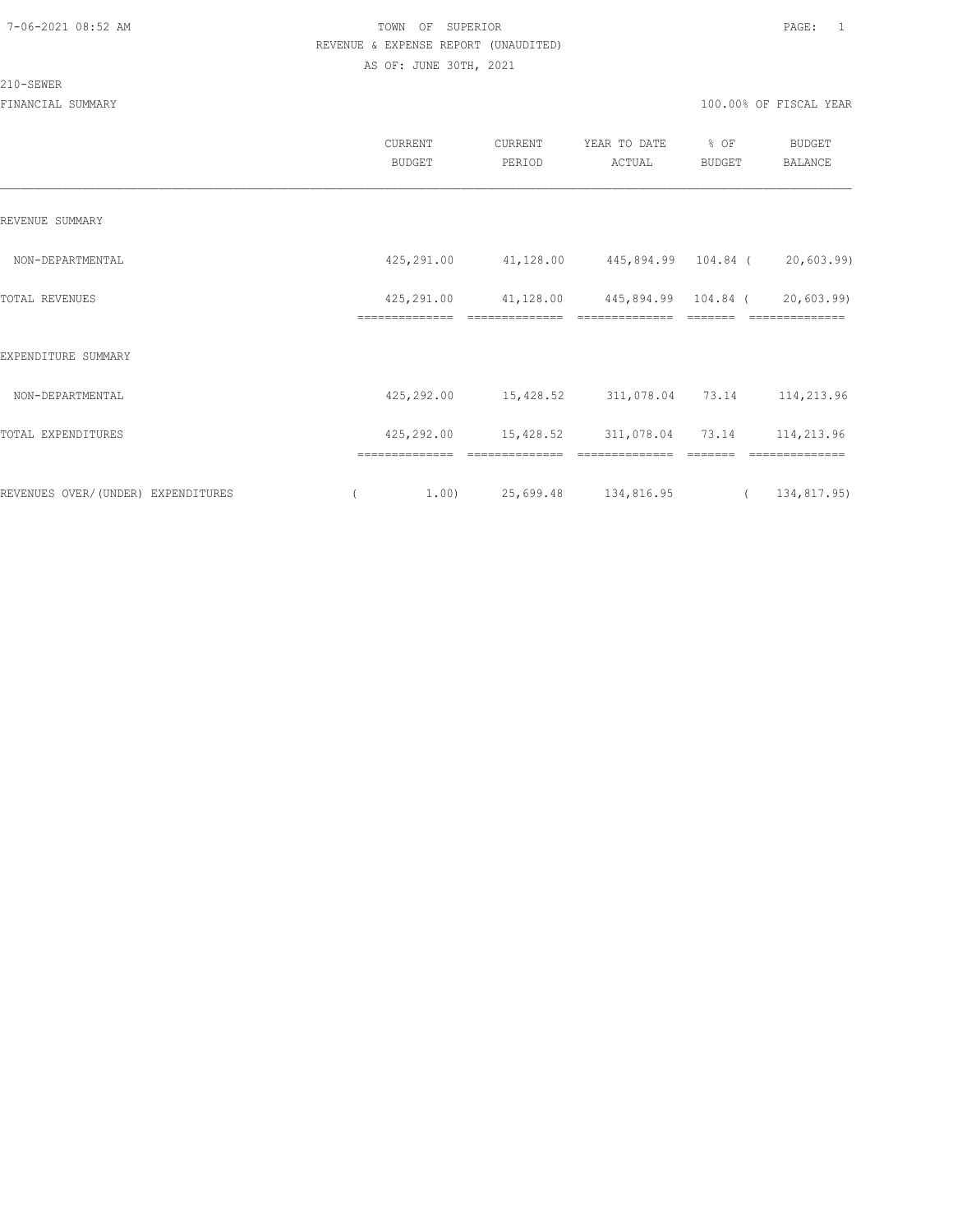|                                    | CURRENT<br><b>BUDGET</b>     | CURRENT<br>PERIOD            | YEAR TO DATE<br>ACTUAL          | % OF<br>BUDGET | BUDGET<br><b>BALANCE</b> |
|------------------------------------|------------------------------|------------------------------|---------------------------------|----------------|--------------------------|
| REVENUE SUMMARY                    |                              |                              |                                 |                |                          |
| NON-DEPARTMENTAL                   | 470,400.00                   | 42,205.48                    | 350,202.68 74.45                |                | 120,197.32               |
| TOTAL REVENUES                     | 470,400.00<br>============== | 42,205.48<br>==============  | 350,202.68                      | 74.45          | 120,197.32<br>========== |
| EXPENDITURE SUMMARY                |                              |                              |                                 |                |                          |
| NON-DEPARTMENTAL                   | 470,400.00                   | 12, 152.18 431, 657.86 91.76 |                                 |                | 38,742.14                |
| TOTAL EXPENDITURES                 | 470,400.00                   |                              | 12, 152. 18 431, 657. 86 91. 76 |                | 38,742.14                |
|                                    | ==============               | ==============               | ==============                  |                | ==============           |
| REVENUES OVER/(UNDER) EXPENDITURES | 0.00                         |                              | 30,053.30 ( 81,455.18)          |                | 81, 455.18               |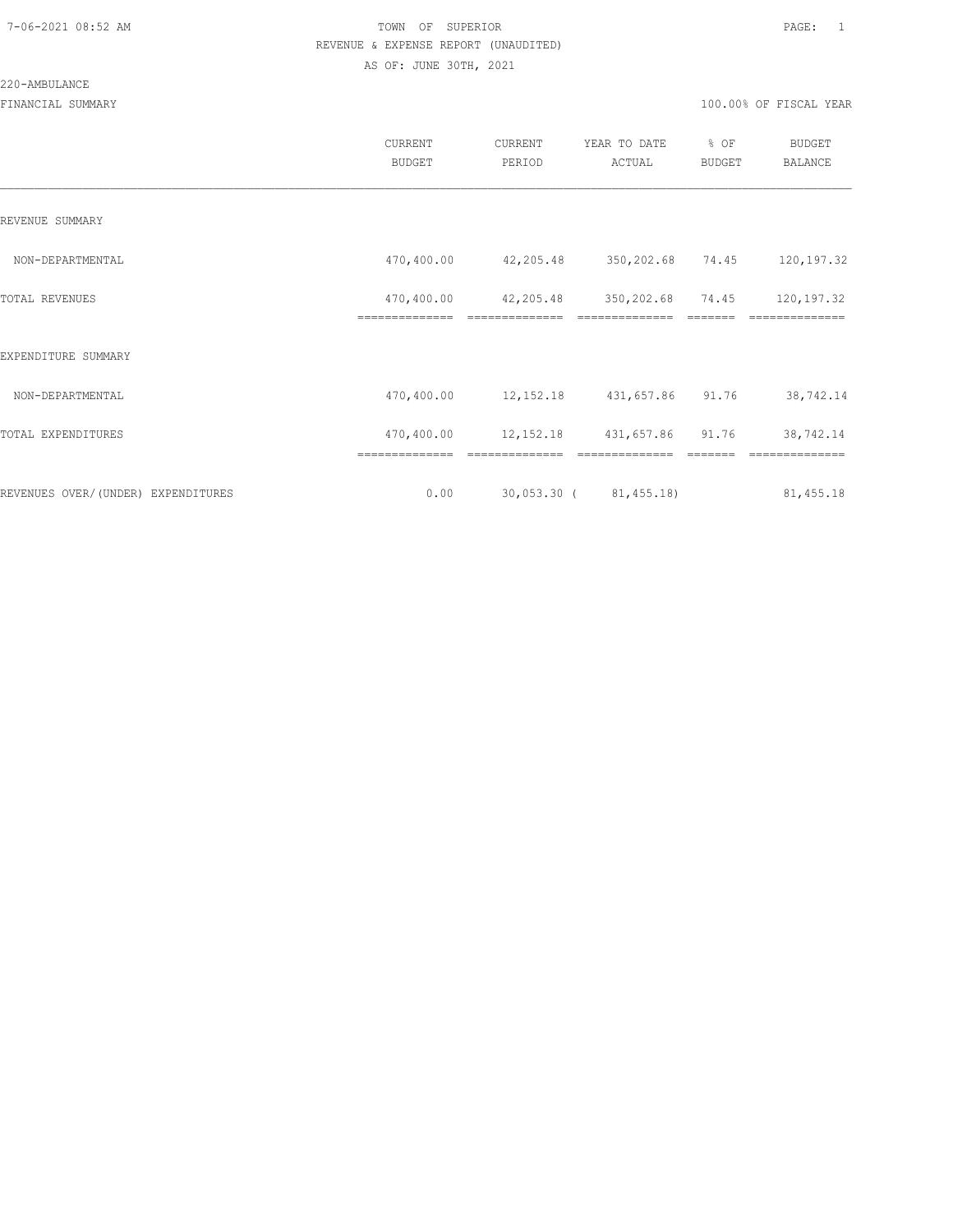#### 230-CEMETARY

|                                     | CURRENT<br><b>BUDGET</b> | CURRENT<br>PERIOD                | YEAR TO DATE<br>ACTUAL                              | % OF<br>BUDGET | <b>BUDGET</b><br>BALANCE |
|-------------------------------------|--------------------------|----------------------------------|-----------------------------------------------------|----------------|--------------------------|
| REVENUE SUMMARY                     |                          |                                  |                                                     |                |                          |
| NON-DEPARTMENTAL                    |                          | 17,150.00 2,800.00               | 30,750.00 179.30 ( 13,600.00)                       |                |                          |
| TOTAL REVENUES                      | 17,150.00                | 2,800.00                         | 30,750.00 179.30 ( 13,600.00)                       |                |                          |
| EXPENDITURE SUMMARY                 |                          |                                  |                                                     |                |                          |
| NON-DEPARTMENTAL                    | 17,149.00                |                                  | 7,651.13 25,316.66 147.63 ( 8,167.66)               |                |                          |
| TOTAL EXPENDITURES                  |                          |                                  | 17, 149.00 7, 651.13 25, 316.66 147.63 ( 8, 167.66) |                |                          |
| REVENUES OVER/ (UNDER) EXPENDITURES |                          | $1.00$ ( $4,851.13$ ) $5,433.34$ |                                                     | $\overline{a}$ | 5,432.34)                |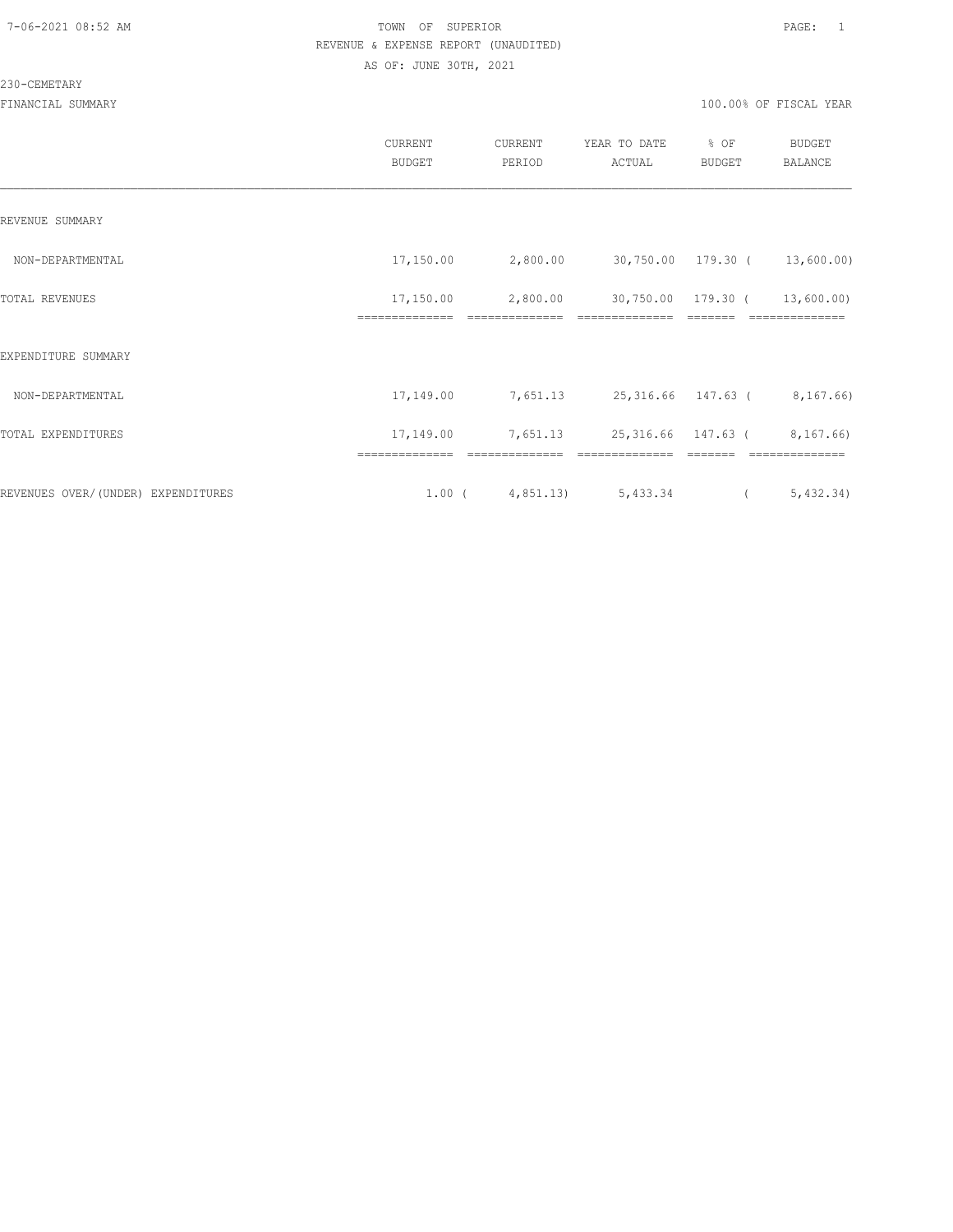# 300-HIGHWAY USERS REVENUE

|                                    | <b>CURRENT</b><br><b>BUDGET</b> | CURRENT<br>PERIOD                    | YEAR TO DATE<br>ACTUAL    | % OF<br><b>BUDGET</b> | <b>BUDGET</b><br><b>BALANCE</b> |
|------------------------------------|---------------------------------|--------------------------------------|---------------------------|-----------------------|---------------------------------|
| REVENUE SUMMARY                    |                                 |                                      |                           |                       |                                 |
| NON-DEPARTMENTAL                   | 889,416.00                      | 22,601.81                            | 268,458.71                | 30.18                 | 620,957.29                      |
| TOTAL REVENUES                     | 889,416.00<br>==============    | 22,601.81                            | 268,458.71<br>=========== | 30.18                 | 620, 957.29                     |
| EXPENDITURE SUMMARY                |                                 |                                      |                           |                       |                                 |
| NON-DEPARTMENTAL                   | 889,416.00                      | 188,352.97                           | 524,171.83                | 58.93                 | 365, 244.17                     |
| TOTAL EXPENDITURES                 | 889,416.00                      | 188,352.97                           | 524,171.83                | 58.93                 | 365,244.17                      |
|                                    |                                 |                                      |                           |                       |                                 |
| REVENUES OVER/(UNDER) EXPENDITURES |                                 | $0.00$ ( 165, 751.16) ( 255, 713.12) |                           |                       | 255, 713.12                     |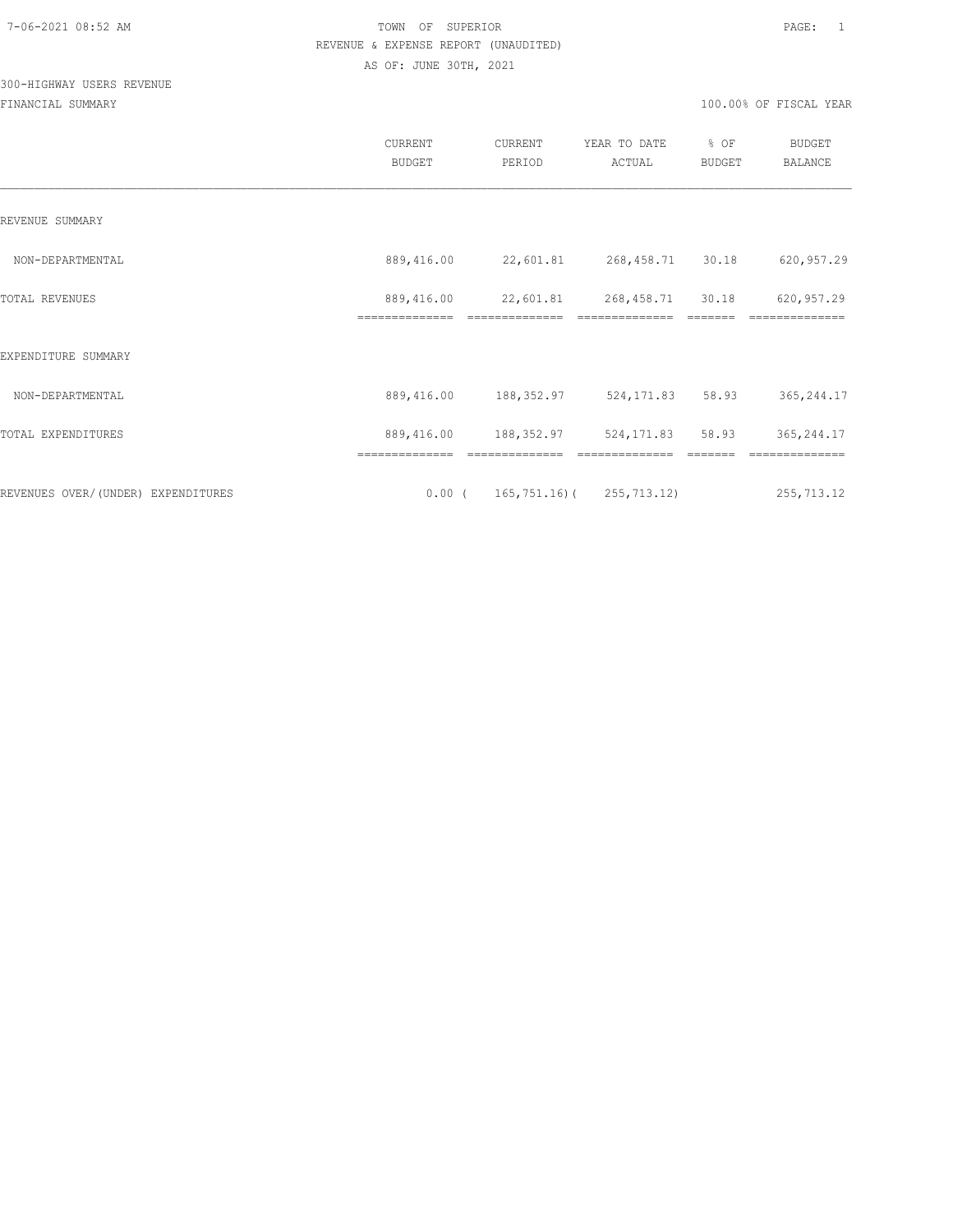#### 310-EXCISE TAX

|                                    | CURRENT<br><b>BUDGET</b>     | CURRENT<br>PERIOD                       | YEAR TO DATE<br>ACTUAL               | % OF<br><b>BUDGET</b> | <b>BUDGET</b><br><b>BALANCE</b> |
|------------------------------------|------------------------------|-----------------------------------------|--------------------------------------|-----------------------|---------------------------------|
| REVENUE SUMMARY                    |                              |                                         |                                      |                       |                                 |
| NON-DEPARTMENTAL                   | 202,604.00                   | 0.00                                    | 89,423.77 44.14                      |                       | 113,180.23                      |
| TOTAL REVENUES                     | 202,604.00<br>============== | 0.00<br>==============                  | 89, 423. 77 44. 14<br>============== |                       | 113,180.23<br>==========        |
| EXPENDITURE SUMMARY                |                              |                                         |                                      |                       |                                 |
| NON-DEPARTMENTAL                   | 202,604.00                   | 2,644.26 213,556.61 105.41 ( 10,952.61) |                                      |                       |                                 |
| TOTAL EXPENDITURES                 | 202,604.00                   | 2,644.26                                | 213,556.61 105.41 (                  |                       | 10, 952.61)                     |
| REVENUES OVER/(UNDER) EXPENDITURES |                              | $0.00$ ( 2,644.26) ( 124,132.84)        |                                      |                       | 124, 132.84                     |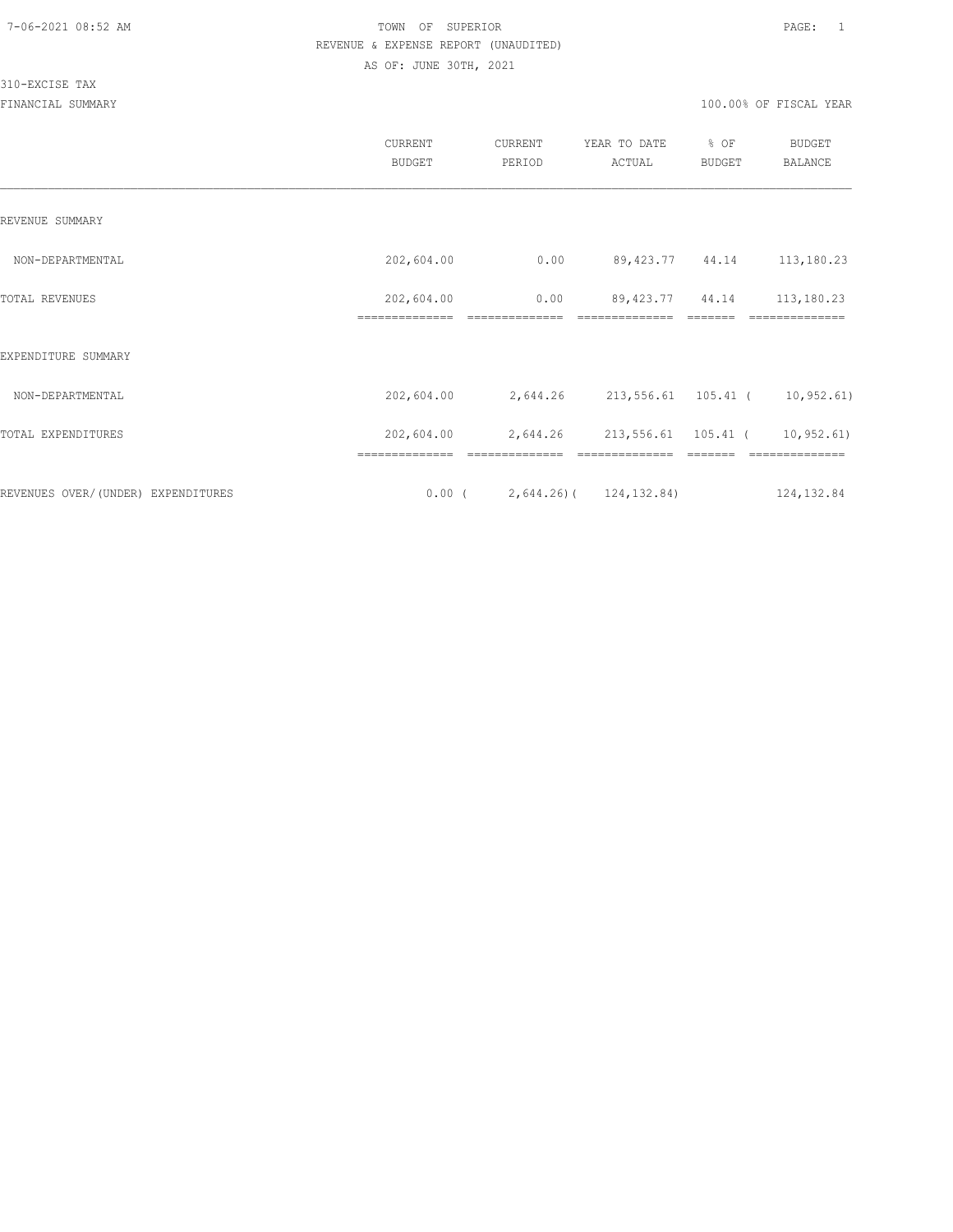# 320-LOCAL TRANS ASSISTANCE

|                                    | CURRENT<br>BUDGET | CURRENT<br>PERIOD | YEAR TO DATE<br>ACTUAL | % OF<br>BUDGET | BUDGET<br>BALANCE |
|------------------------------------|-------------------|-------------------|------------------------|----------------|-------------------|
| REVENUE SUMMARY                    |                   |                   |                        |                |                   |
| NON-DEPARTMENTAL                   | 0.00              | 0.00              | 0.00                   | 0.00           | 0.00              |
| TOTAL REVENUES                     | 0.00              | 0.00              | 0.00                   | 0.00           | 0.00              |
| EXPENDITURE SUMMARY                |                   |                   |                        |                |                   |
| NON-DEPARTMENTAL                   | 0.00              | 0.00              | 0.00                   | 0.00           | 0.00              |
| TOTAL EXPENDITURES                 | 0.00              | 0.00              | 0.00                   | 0.00           | 0.00              |
| REVENUES OVER/(UNDER) EXPENDITURES | 0.00              | 0.00              | 0.00                   |                | 0.00              |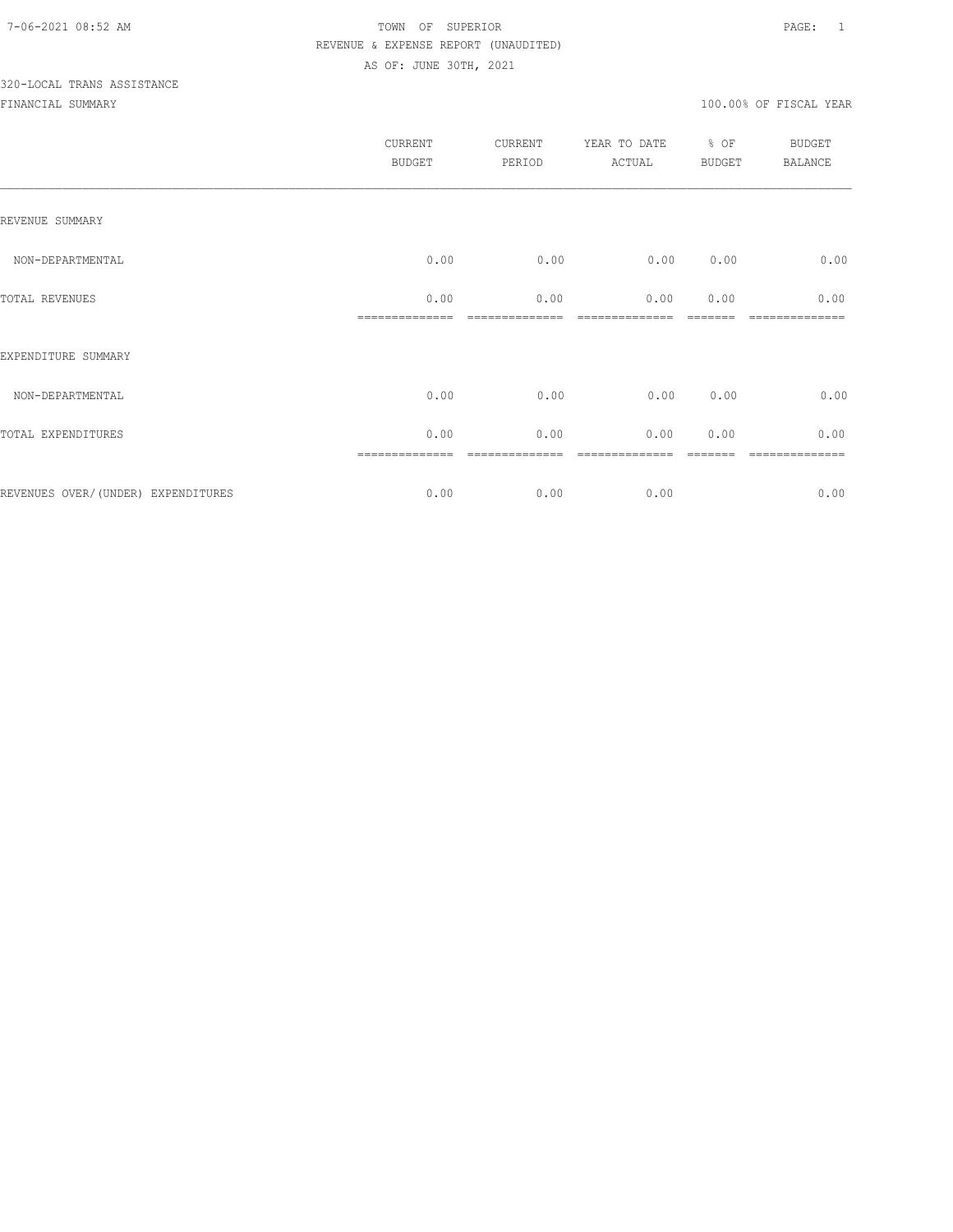#### 400-GADA BOND

| CURRENT<br><b>BUDGET</b> | CURRENT<br>PERIOD | YEAR TO DATE<br>ACTUAL | BUDGET | <b>BUDGET</b><br>BALANCE |
|--------------------------|-------------------|------------------------|--------|--------------------------|
|                          |                   |                        |        |                          |
| 0.00                     | 0.00              | 0.00                   | 0.00   | 0.00                     |
| 0.00                     | 0.00              | 0.00                   | 0.00   | 0.00                     |
|                          |                   |                        |        |                          |
| 0.00                     | 0.00              | 0.00                   | 0.00   | 0.00                     |
| 0.00                     | 0.00              | 0.00                   | 0.00   | 0.00                     |
| 0.00                     | 0.00              | 0.00                   |        | -----------<br>0.00      |
|                          | ==============    |                        |        | % OF                     |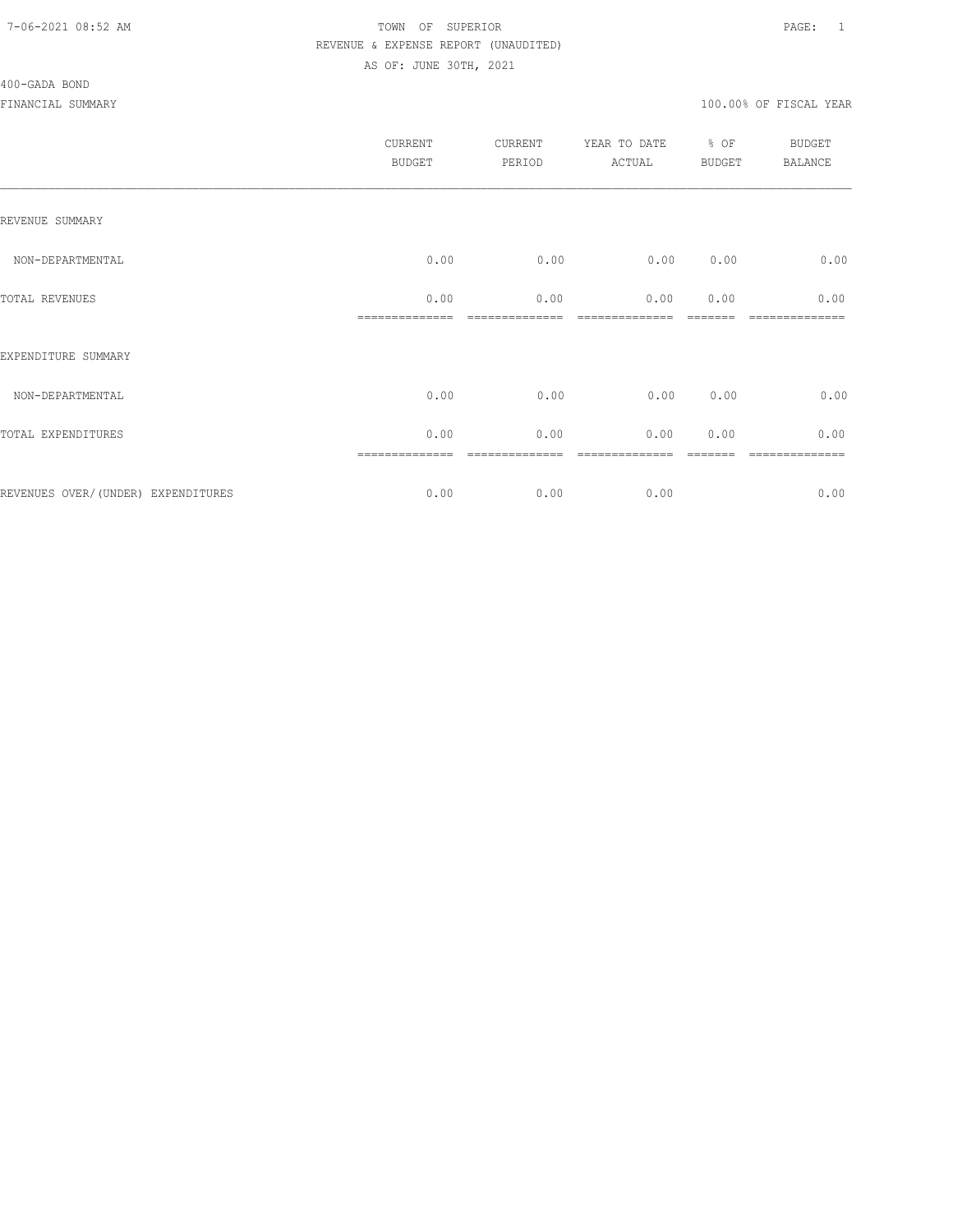#### 410-MPC BOND

|                                     | <b>CURRENT</b><br><b>BUDGET</b> | CURRENT<br>PERIOD | YEAR TO DATE<br>ACTUAL | % OF<br><b>BUDGET</b> | BUDGET<br>BALANCE        |
|-------------------------------------|---------------------------------|-------------------|------------------------|-----------------------|--------------------------|
| REVENUE SUMMARY                     |                                 |                   |                        |                       |                          |
| NON-DEPARTMENTAL                    | 0.00                            | 0.00              | 0.00                   | 0.00                  | 0.00                     |
| TOTAL REVENUES                      | 0.00                            | 0.00              | 0.00                   | 0.00                  | 0.00                     |
| EXPENDITURE SUMMARY                 |                                 |                   |                        |                       |                          |
| NON-DEPARTMENTAL                    | 0.00                            | 0.00              |                        |                       | 8,047.71 0.00 (8,047.71) |
| TOTAL EXPENDITURES                  | 0.00                            | 0.00              |                        |                       | 8,047.71 0.00 (8,047.71) |
| REVENUES OVER/ (UNDER) EXPENDITURES | ==============<br>0.00          |                   | $0.00$ ( $8,047.71$ )  |                       | 8,047.71                 |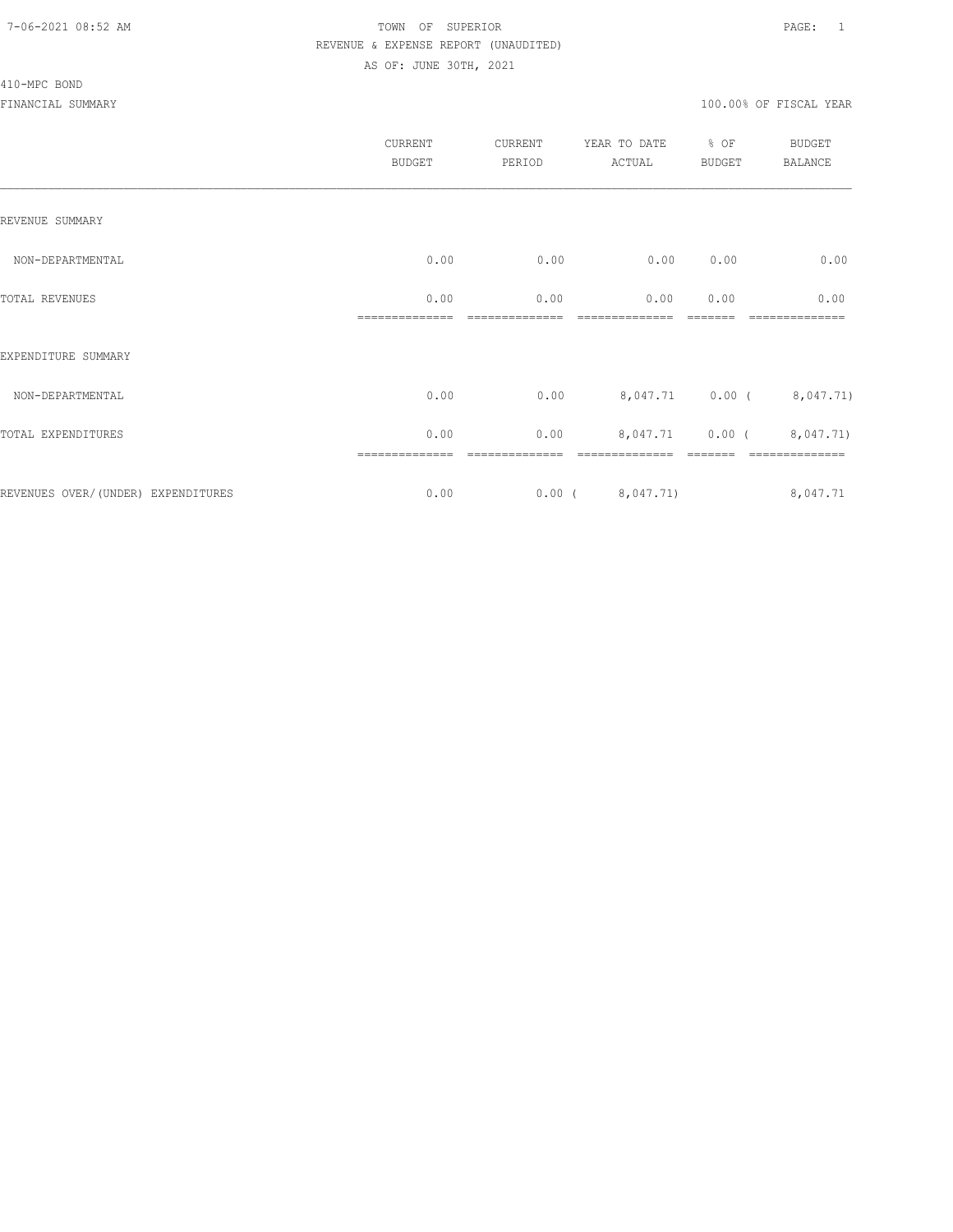#### 500-GRANTS

|                           | CURRENT                                        | CURRENT | YEAR TO DATE                         | % OF          | <b>BUDGET</b>                  |
|---------------------------|------------------------------------------------|---------|--------------------------------------|---------------|--------------------------------|
|                           | <b>BUDGET</b>                                  | PERIOD  | ACTUAL                               | <b>BUDGET</b> | <b>BALANCE</b>                 |
| REVENUE SUMMARY           |                                                |         |                                      |               |                                |
| NON-DEPARTMENTAL          | 1,381,382.00                                   | 0.00    | 0.00                                 | 0.00          | 1,381,382.00                   |
| POLICE GRANTS             | 0.00                                           | 0.00    | 0.00                                 | 0.00          | 0.00                           |
| FIRE GRANTS               | 0.00                                           | 0.00    | 0.00                                 | 0.00          | 0.00                           |
| RECREATION GRANTS         | 0.00                                           | 0.00    | 27,365.20                            | $0.00$ (      | 27, 365.20                     |
| CDBG 153-09 MAGMA CLUB    | 0.00                                           | 0.00    | 0.00                                 | 0.00          | 0.00                           |
| DEPT OF COMM-STIMULUS     | 0.00                                           | 0.00    | 0.00                                 | 0.00          | 0.00                           |
| PINAL COUNTY-STIMULUS     | 0.00                                           | 0.00    | 0.00                                 | 0.00          | 0.00                           |
| AZ DEPT OF HOMELAND SRTY  | 0.00                                           | 0.00    | 0.00                                 | 0.00          | 0.00                           |
| GOHS GRANT                | 0.00                                           | 0.00    | 0.00                                 | 0.00          | 0.00                           |
| ENERGY EFFICIENCY GRANT   | 0.00                                           | 0.00    | 0.00                                 | 0.00          | 0.00                           |
| TTAC GRANT                | 0.00                                           | 0.00    | 0.00                                 | 0.00          | 0.00                           |
| CDBG 2011 WWTP            | 0.00                                           | 0.00    | 0.00                                 | 0.00          | 0.00                           |
| PSSP GRANT                | 0.00                                           | 0.00    | 0.00                                 | 0.00          | 0.00                           |
| RESOLUTION COPPER GIVING  | 0.00                                           | 0.00    | 0.00                                 | 0.00          | 0.00                           |
| MISC                      | 0.00                                           | 0.00    | 0.00                                 | 0.00          | 0.00                           |
| AIRPORT GRANTS            | 0.00                                           | 0.00    | 1,000.00                             | $0.00$ (      | 1,000.00)                      |
| FIRE TRUCK RESTORATION    | 0.00                                           | 0.00    | 0.00                                 | 0.00          | 0.00                           |
| 4TH OF JULY               | 0.00                                           | 0.00    | 0.00                                 | 0.00          | 0.00                           |
| FIREHOUSE SUBS CONTRIBUTI | 0.00                                           | 0.00    | 0.00                                 | 0.00          | 0.00                           |
| ECONOMIC DEVELOPMENT      | 0.00                                           | 0.00    | 0.00                                 | 0.00          | 0.00                           |
| CONTINGENCY               | 0.00                                           | 0.00    | 0.00                                 | 0.00          | 0.00                           |
| <b>TOTAL REVENUES</b>     | 1,381,382.00<br>============================== | 0.00    | 28, 365.20<br>--------------- ------ | 2.05          | 1,353,016.80<br>-------------- |
| EXPENDITURE SUMMARY       |                                                |         |                                      |               |                                |
| NON-DEPARTMENTAL          | 1,381,382.00                                   | 0.00    | 0.00                                 | 0.00          | 1,381,382.00                   |
| POLICE GRANTS             | 0.00                                           | 0.00    | 0.00                                 | 0.00          | 0.00                           |
| FIRE GRANTS               | 0.00                                           | 0.00    | 0.00                                 | 0.00          | 0.00                           |
| RECREATION GRANTS         | 0.00                                           | 0.00    | 28,858.92                            | $0.00$ (      | 28,858.92)                     |
| CDBG 153-09 MAGMA CLUB    | 0.00                                           | 0.00    | 0.00                                 | 0.00          | 0.00                           |
| DEPT OF COMM-STIMULUS     | 0.00                                           | 0.00    | 0.00                                 | 0.00          | 0.00                           |
| PINAL COUNTY-STIMULUS     | 0.00                                           | 0.00    | 0.00                                 | 0.00          | 0.00                           |
| AZ DEPT OF HOMELAND SRTY  | 0.00                                           | 0.00    | 0.00                                 | 0.00          | 0.00                           |
| GOHS GRANT                | 0.00                                           | 0.00    | 0.00                                 | 0.00          | 0.00                           |
| ENERGY EFFICIENCY GRANT   | 0.00                                           | 0.00    | 0.00                                 | 0.00          | 0.00                           |
| TTAC GRANT                | 0.00                                           | 0.00    | 0.00                                 | 0.00          | 0.00                           |
| CDBG 2011 WWTP            | 0.00                                           | 0.00    | 0.00                                 | 0.00          | 0.00                           |
| PSSP GRANT                | 0.00                                           | 0.00    | 0.00                                 | 0.00          | 0.00                           |
| RESOLUTION COPPER GIVING  | 0.00                                           | 0.00    | 0.00                                 | 0.00          | 0.00                           |
| MISC                      | 0.00                                           | 0.00    | 0.00                                 | 0.00          | 0.00                           |
| AIRPORT GRANTS            | 0.00                                           | 0.00    | 0.00                                 | 0.00          | 0.00                           |
| FIRE TRUCK RESTORATION    | 0.00                                           | 0.00    | 0.00                                 | 0.00          | 0.00                           |
| 4TH OF JULY               | 0.00                                           | 0.00    | 0.00                                 | 0.00          | 0.00                           |
| FIREHOUSE SUBS CONTRIBUTI | 0.00                                           | 0.00    | 0.00                                 | 0.00          | 0.00                           |
| ECONOMIC DEVELOPMENT      | 0.00                                           | 0.00    | 0.00                                 | 0.00          | 0.00                           |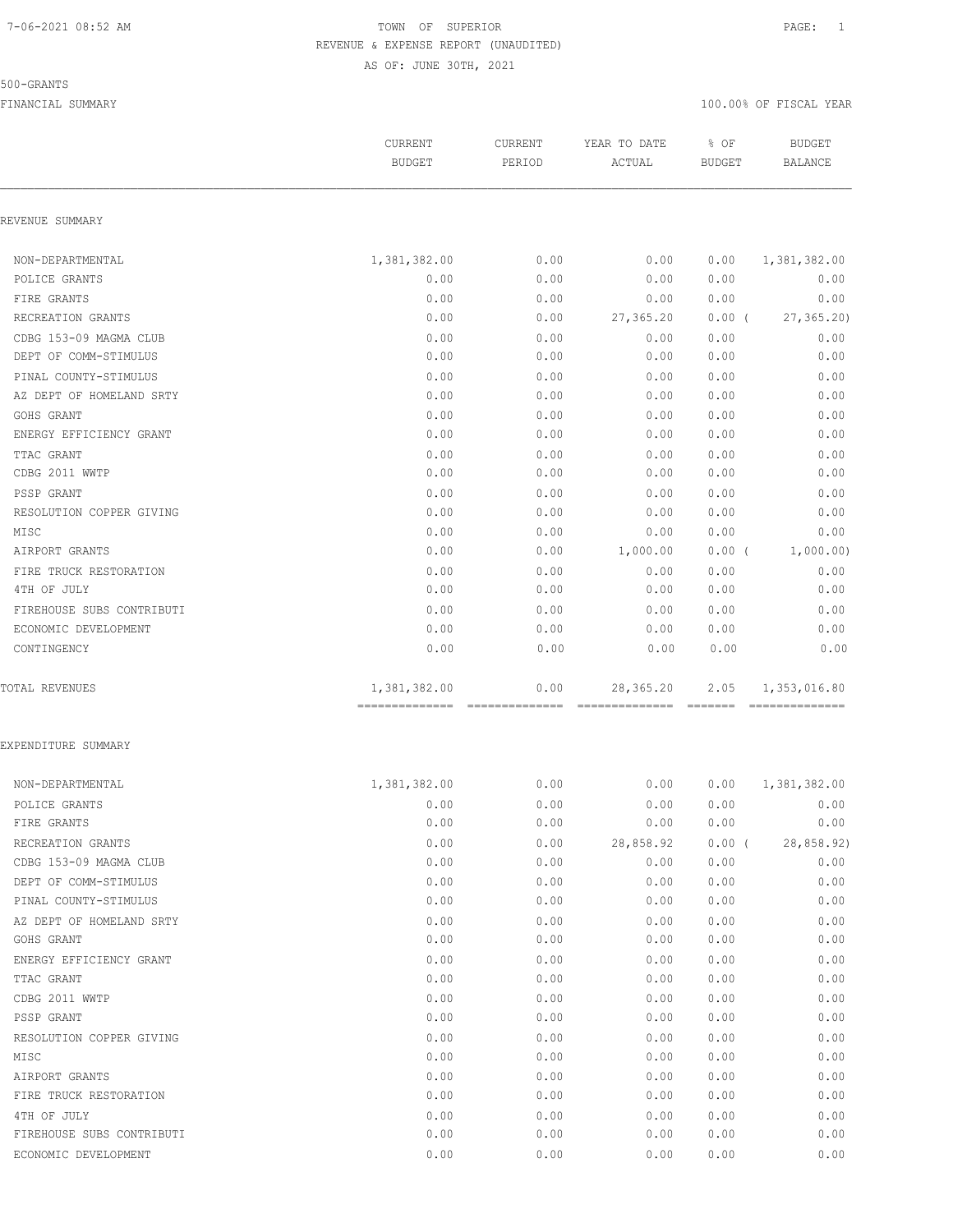500-GRANTS

|                                    | <b>CURRENT</b><br>BUDGET | CURRENT<br>PERIOD | YEAR TO DATE<br>ACTUAL | % OF<br>BUDGET | <b>BUDGET</b><br>BALANCE |
|------------------------------------|--------------------------|-------------------|------------------------|----------------|--------------------------|
| CONTINGENCY                        | 0.00                     | 0.00              | 0.00                   | 0.00           | 0.00                     |
| TOTAL EXPENDITURES                 | 1,381,382.00             | 0.00              | 28,858.92              | 2.09           | 1,352,523.08             |
|                                    |                          |                   |                        |                |                          |
| REVENUES OVER/(UNDER) EXPENDITURES | 0.00                     | $0.00$ (          | 493.72)                |                | 493.72                   |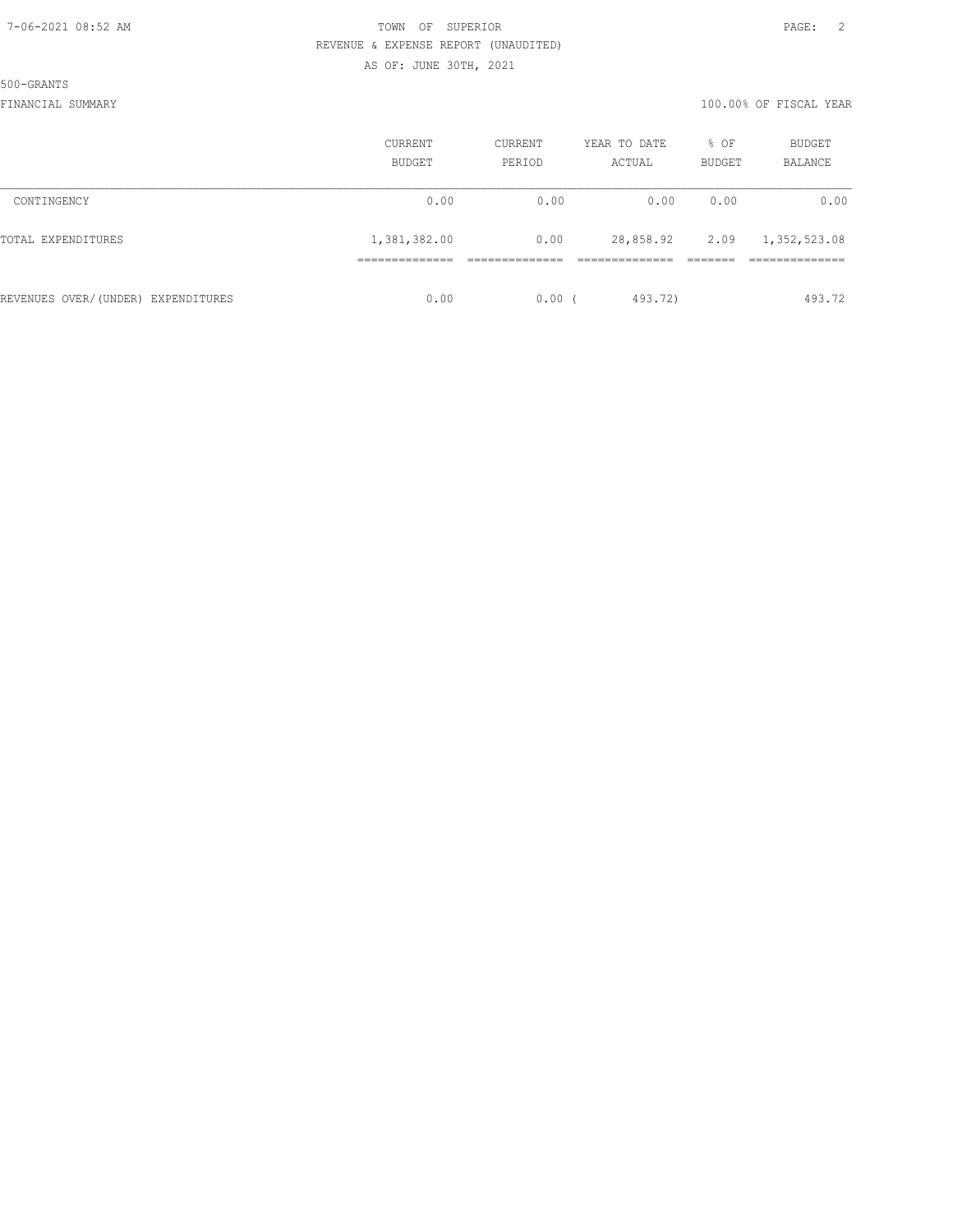# 510-Emergency Services

|                                    | <b>CURRENT</b><br><b>BUDGET</b> | <b>CURRENT</b><br>PERIOD | YEAR TO DATE<br>ACTUAL           | % OF<br><b>BUDGET</b> | <b>BUDGET</b><br><b>BALANCE</b> |
|------------------------------------|---------------------------------|--------------------------|----------------------------------|-----------------------|---------------------------------|
| REVENUE SUMMARY                    |                                 |                          |                                  |                       |                                 |
| NON-DEPARTMENTAL                   | 0.00                            | 0.00                     | 0.00                             | 0.00                  | 0.00                            |
| RC EMERGENCY SERV-FIRE             | 0.00                            | 0.00                     | 128,500.00                       | 0.00(                 | 128, 500.00                     |
| RC EMERGENCY SERV-POLICE           | 200,000.00                      | 0.00                     | 135,557.80                       | 67.78                 | 64,442.20                       |
| <b>TOTAL REVENUES</b>              | 200,000.00<br>==============    | 0.00<br>---------------  | 264,057.80<br>--------------     | 132.03 (              | 64,057.80)<br>==============    |
| EXPENDITURE SUMMARY                |                                 |                          |                                  |                       |                                 |
| RC EMERGENCY SERV-FIRE             | 128,500.00                      |                          | 23,488.44 136,693.96 106.38 (    |                       | 8,193.96)                       |
| RC EMERGENCY SERV-POLICE           | 71,500.00                       | 1,839.62                 | 150,941.70 211.11 ( 79,441.70)   |                       |                                 |
| TOTAL EXPENDITURES                 | 200,000.00                      | 25,328.06                | 287,635.66 143.82 (              |                       | 87,635.66)                      |
| REVENUES OVER/(UNDER) EXPENDITURES |                                 |                          | $0.00$ ( 25,328.06) ( 23,577.86) |                       | 23,577.86                       |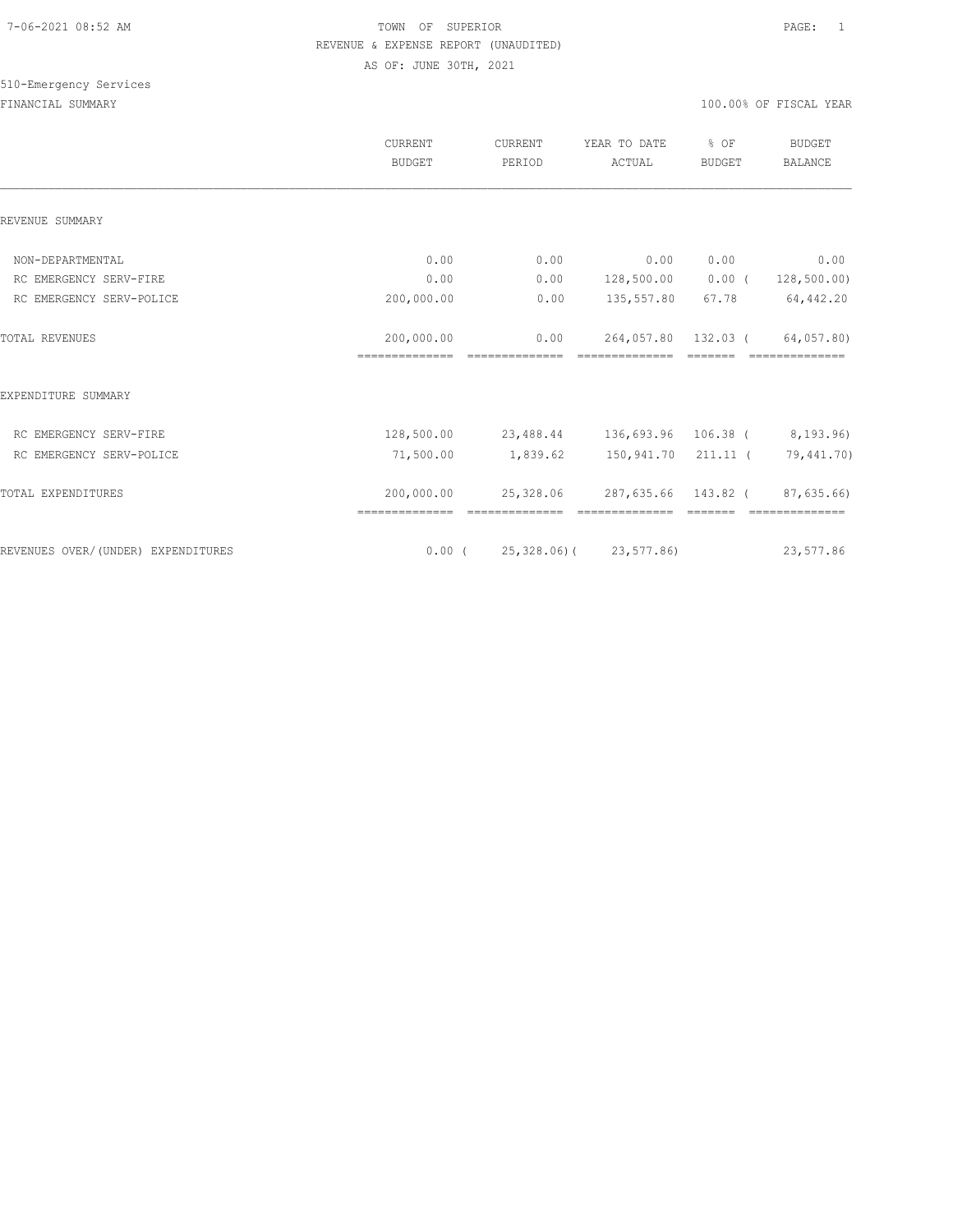|                                    | <b>CURRENT</b><br><b>BUDGET</b>                 | CURRENT<br>PERIOD       | YEAR TO DATE<br>ACTUAL       | % OF<br><b>BUDGET</b> | <b>BUDGET</b><br>BALANCE |
|------------------------------------|-------------------------------------------------|-------------------------|------------------------------|-----------------------|--------------------------|
| REVENUE SUMMARY                    |                                                 |                         |                              |                       |                          |
| MAYOR & COUNCIL                    | 1,200,000.00                                    | 0.00                    | 11,826.20                    | 0.99                  | 1,188,173.80             |
| RECREATION                         | 0.00                                            | 0.00                    | 0.00                         | 0.00                  | 0.00                     |
| ECONOMIC DEVELOPMENT               | 275,000.00                                      | 0.00                    | 275,000.00 100.00            |                       | 0.00                     |
| <b>TOTAL REVENUES</b>              | 1,475,000.00<br>--------------- --------------- | 0.00                    | 286,826.20<br>============== | 19.45                 | 1,188,173.80             |
| EXPENDITURE SUMMARY                |                                                 |                         |                              |                       |                          |
| MAYOR & COUNCIL                    | 1,200,000.00                                    | 0.00                    | 74,409.32                    | 6.20                  | 1,125,590.68             |
| RECREATION                         | 0.00                                            | 0.00                    | 300.00                       | 0.00(                 | 300.00)                  |
| ECONOMIC DEVELOPMENT               | 275,000.00                                      | 0.00                    | 188,500.00                   | 68.55                 | 86,500.00                |
| TOTAL EXPENDITURES                 | 1,475,000.00                                    | 0.00<br>--------------- | 263,209.32                   |                       | 17.84 1, 211, 790.68     |
| REVENUES OVER/(UNDER) EXPENDITURES | 0.00                                            | 0.00                    | 23,616.88                    |                       | 23,616.88)<br>$\sqrt{2}$ |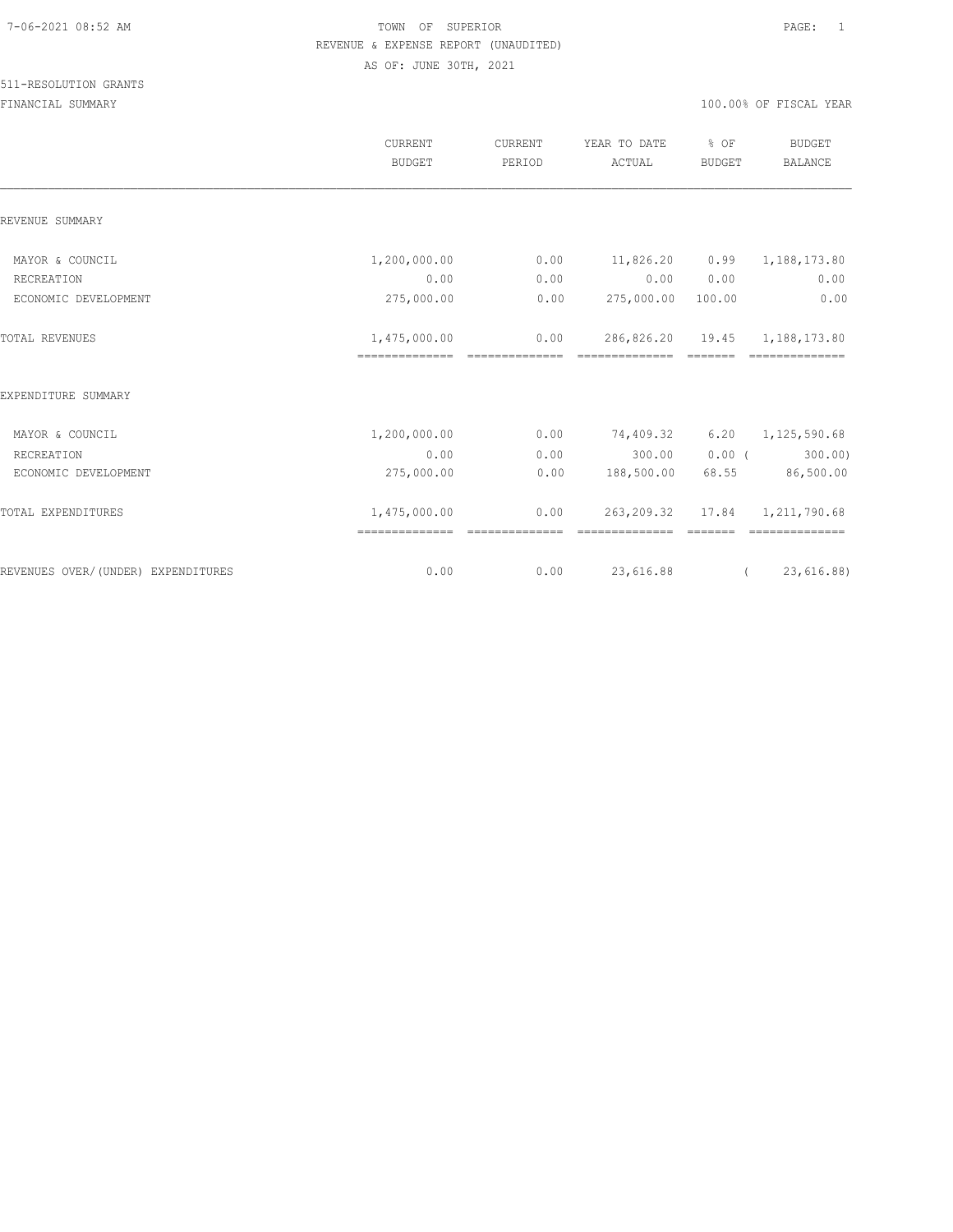# 512-AZCares Fund

|                                    | CURRENT<br>BUDGET      | CURRENT<br>PERIOD | YEAR TO DATE % OF<br>ACTUAL BUDGET | <b>BUDGET</b><br>BALANCE |
|------------------------------------|------------------------|-------------------|------------------------------------|--------------------------|
| REVENUE SUMMARY                    |                        |                   |                                    |                          |
| TOTAL REVENUES                     | 0.00<br>-------------- | 0.00              | 0.00 0.00                          | 0.00                     |
| EXPENDITURE SUMMARY                |                        |                   |                                    |                          |
| TOTAL EXPENDITURES                 | 0.00                   |                   | $0.00$ 0.00 0.00                   | 0.00                     |
| REVENUES OVER/(UNDER) EXPENDITURES | 0.00                   | 0.00              | 0.00                               | 0.00                     |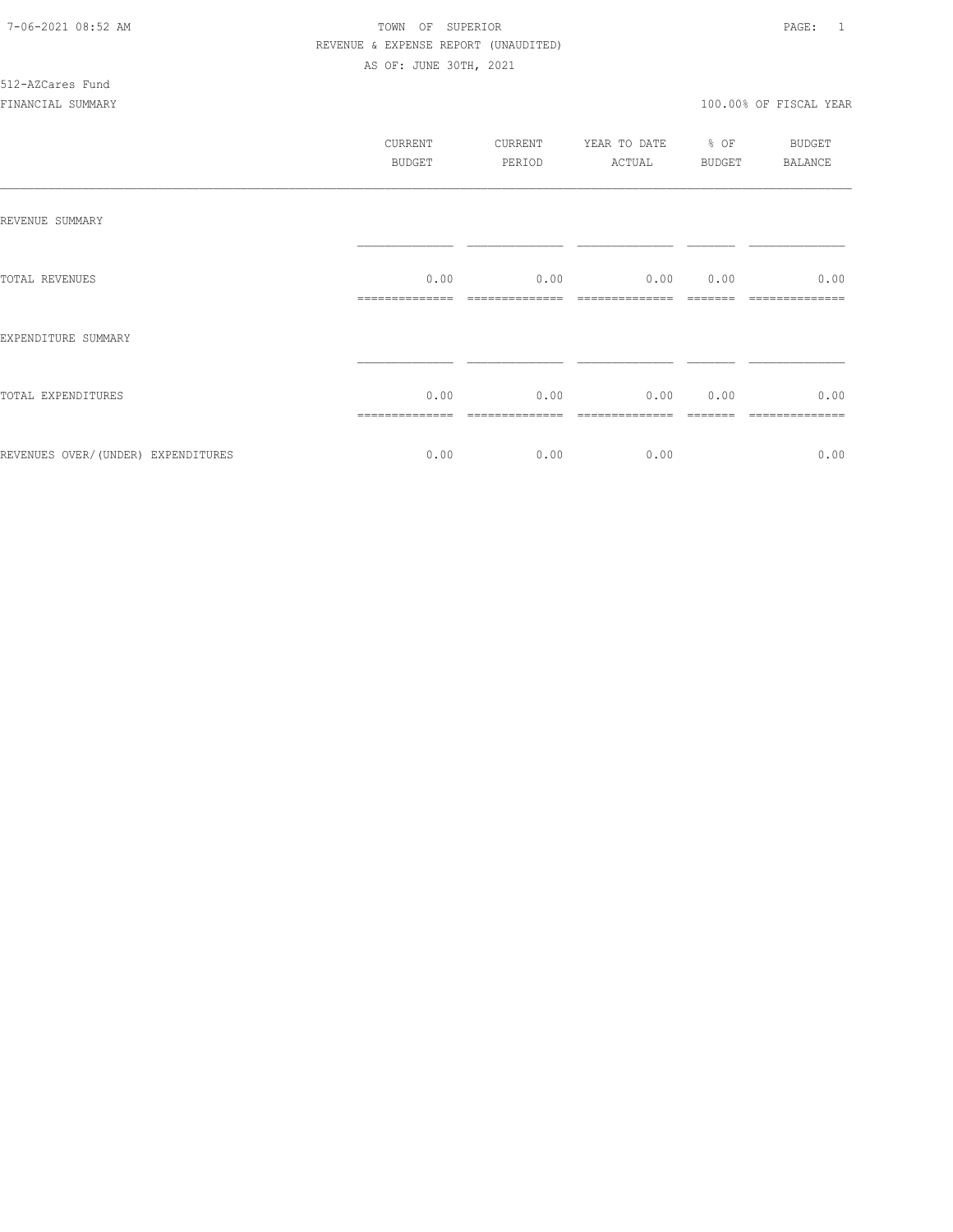|                                    | CURRENT<br><b>BUDGET</b> | CURRENT<br>PERIOD       | YEAR TO DATE<br>ACTUAL             | % OF<br><b>BUDGET</b> | <b>BUDGET</b><br><b>BALANCE</b> |
|------------------------------------|--------------------------|-------------------------|------------------------------------|-----------------------|---------------------------------|
| REVENUE SUMMARY                    |                          |                         |                                    |                       |                                 |
| ATTORNEY GENERAL GRANTS            | 0.00                     | 0.00                    | 20,000.00                          | $0.00$ (              | 20,000.00)                      |
| ESC GRANTS                         | 0.00                     | 0.00                    | 0.00                               | 0.00                  | 0.00                            |
| GOHS GRANTS                        | 0.00                     | 0.00                    | 1,455.11                           |                       | $0.00$ ( $1,455.11$ )           |
| DOHS GRANTS                        | 0.00                     | 0.00                    | 22,833.97                          |                       | $0.00$ ( 22,833.97)             |
| TOTAL REVENUES                     | 0.00<br>---------------  | 0.00<br>--------------- | 44,289.08<br>eccessessesses eccess | $0.00$ (              | 44,289.08)<br>essessessesses    |
| EXPENDITURE SUMMARY                |                          |                         |                                    |                       |                                 |
| ATTORNEY GENERAL GRANTS            | 0.00                     | 0.00                    | 19,687.92                          |                       | $0.00$ ( $19,687.92$ )          |
| ESC GRANTS                         | 0.00                     | 0.00                    | 0.00                               | 0.00                  | 0.00                            |
| GOHS GRANTS                        | 0.00                     | 0.00                    | 0.00                               | 0.00                  | 0.00                            |
| DOHS GRANTS                        | 0.00                     | 0.00                    | 35,672.07                          |                       | $0.00$ ( 35,672.07)             |
| TOTAL EXPENDITURES                 | 0.00<br>==============   | 0.00                    | 55,359.99                          | $0.00$ (              | 55, 359.99<br>==============    |
| REVENUES OVER/(UNDER) EXPENDITURES | 0.00                     |                         | $0.00$ ( $11,070.91$ )             |                       | 11,070.91                       |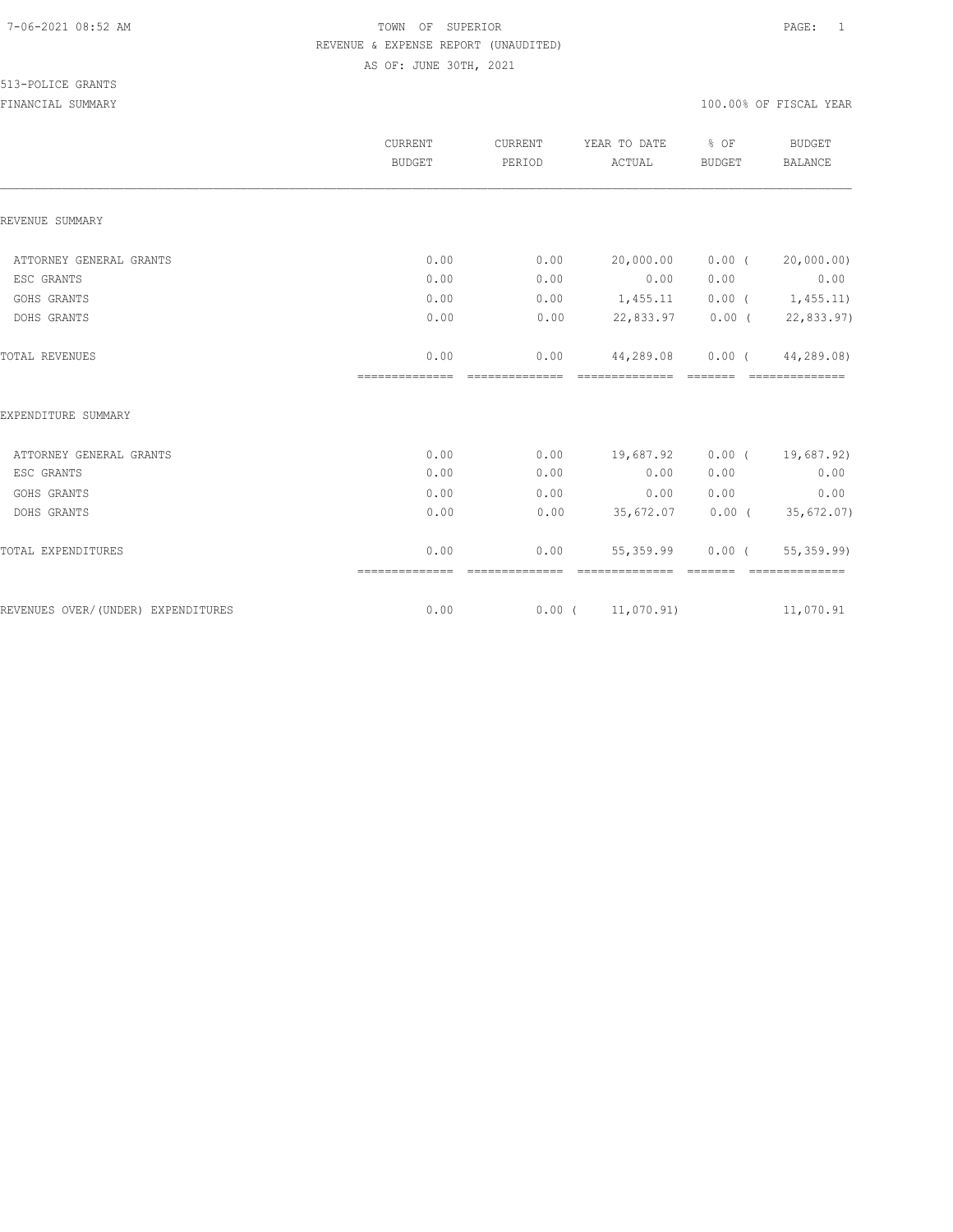# 514-Economic Dev Grants

| CURRENT<br><b>BUDGET</b> | CURRENT<br>PERIOD | YEAR TO DATE<br>ACTUAL | % OF<br><b>BUDGET</b>           | <b>BUDGET</b><br><b>BALANCE</b>                                           |
|--------------------------|-------------------|------------------------|---------------------------------|---------------------------------------------------------------------------|
|                          |                   |                        |                                 |                                                                           |
| 0.00                     | 0.00              |                        |                                 |                                                                           |
| 0.00                     | 0.00              | 15,000.00              | $0.00$ (                        | 15,000.00)                                                                |
|                          |                   |                        |                                 |                                                                           |
| 0.00                     | 2,505.00          |                        |                                 |                                                                           |
| 0.00                     | 2,505.00          | 34,795.00              |                                 | 34,795.00)                                                                |
|                          |                   |                        |                                 | 19,795.00                                                                 |
|                          |                   |                        | $0.00$ ( 2,505.00) ( 19,795.00) | 15,000.00   0.00 $($ 15,000.00)<br>34,795.00 0.00 (34,795.00)<br>$0.00$ ( |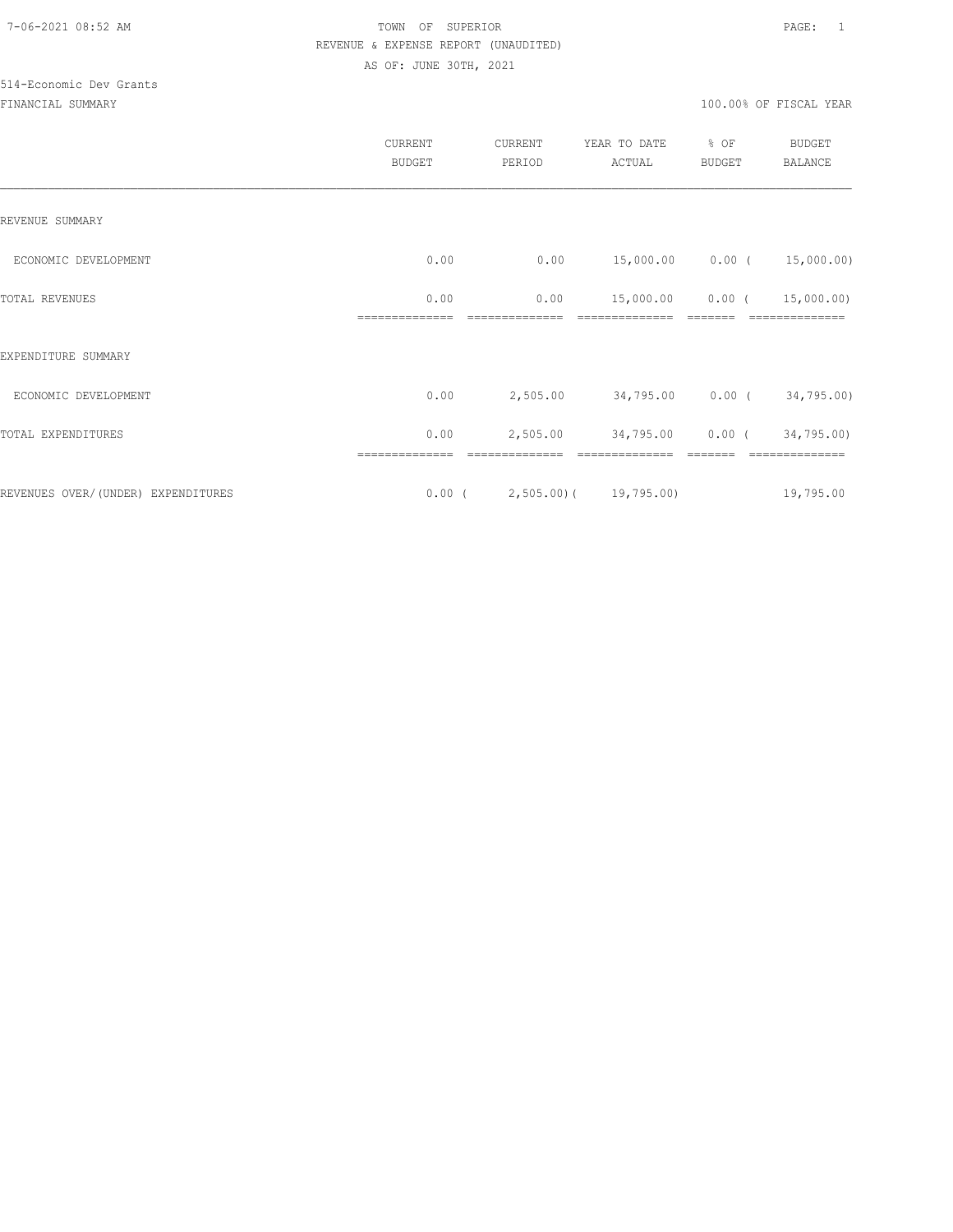|                                     | <b>CURRENT</b><br><b>BUDGET</b> | CURRENT<br>PERIOD | YEAR TO DATE<br>ACTUAL | % OF<br><b>BUDGET</b> | <b>BUDGET</b><br><b>BALANCE</b> |
|-------------------------------------|---------------------------------|-------------------|------------------------|-----------------------|---------------------------------|
| REVENUE SUMMARY                     |                                 |                   |                        |                       |                                 |
| NON-DEPARTMENTAL                    | 0.00                            | 0.00              | 0.00                   | 0.00                  | 0.00                            |
| <b>TOTAL REVENUES</b>               | 0.00                            | 0.00              | 0.00                   | 0.00                  | 0.00                            |
| EXPENDITURE SUMMARY                 |                                 |                   |                        |                       |                                 |
| NON-DEPARTMENTAL                    | 0.00                            | 0.00              | 0.00                   | 0.00                  | 0.00                            |
| TOTAL EXPENDITURES                  | 0.00                            | 0.00              | 0.00                   | 0.00                  | 0.00                            |
| REVENUES OVER/ (UNDER) EXPENDITURES | 0.00                            | 0.00              | 0.00                   |                       | ---------<br>0.00               |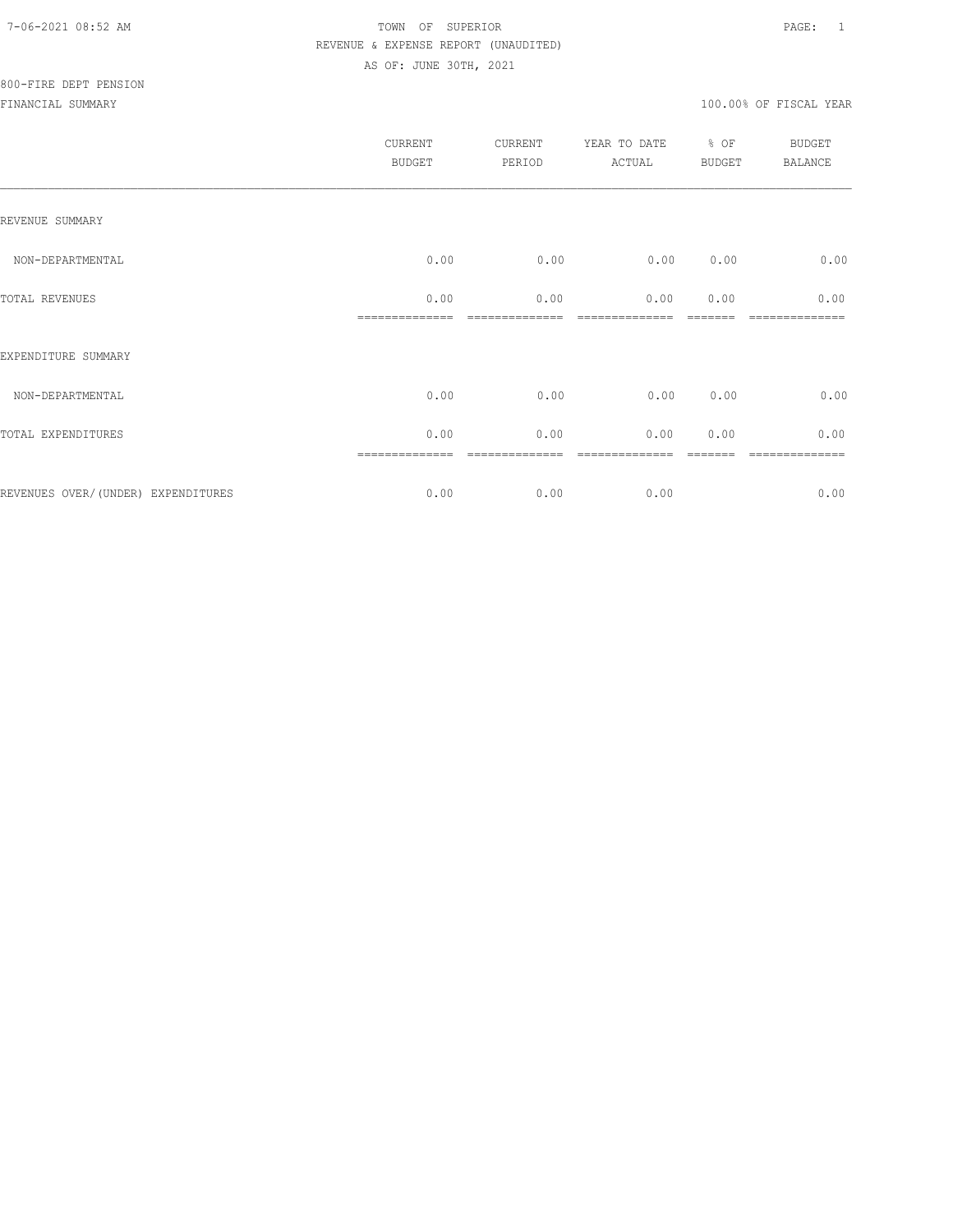#### 810-LGIP

|                                     | CURRENT<br><b>BUDGET</b> | CURRENT<br>PERIOD | YEAR TO DATE % OF<br><b>ACTUAL</b> | <b>BUDGET</b> | BUDGET<br><b>BALANCE</b> |
|-------------------------------------|--------------------------|-------------------|------------------------------------|---------------|--------------------------|
| REVENUE SUMMARY                     |                          |                   |                                    |               |                          |
| NON-DEPARTMENTAL                    | 0.00                     | 0.00              | 0.00                               | 0.00          | 0.00                     |
| TOTAL REVENUES                      | 0.00                     | 0.00              | 0.00                               | 0.00          | 0.00                     |
| EXPENDITURE SUMMARY                 |                          |                   |                                    |               |                          |
| NON-DEPARTMENTAL                    | 0.00                     | 0.00              | 0.00                               | 0.00          | 0.00                     |
| TOTAL EXPENDITURES                  | 0.00                     | 0.00              | 0.00                               | 0.00          | 0.00                     |
|                                     |                          |                   |                                    |               | =========                |
| REVENUES OVER/ (UNDER) EXPENDITURES | 0.00                     | 0.00              | 0.00                               |               | 0.00                     |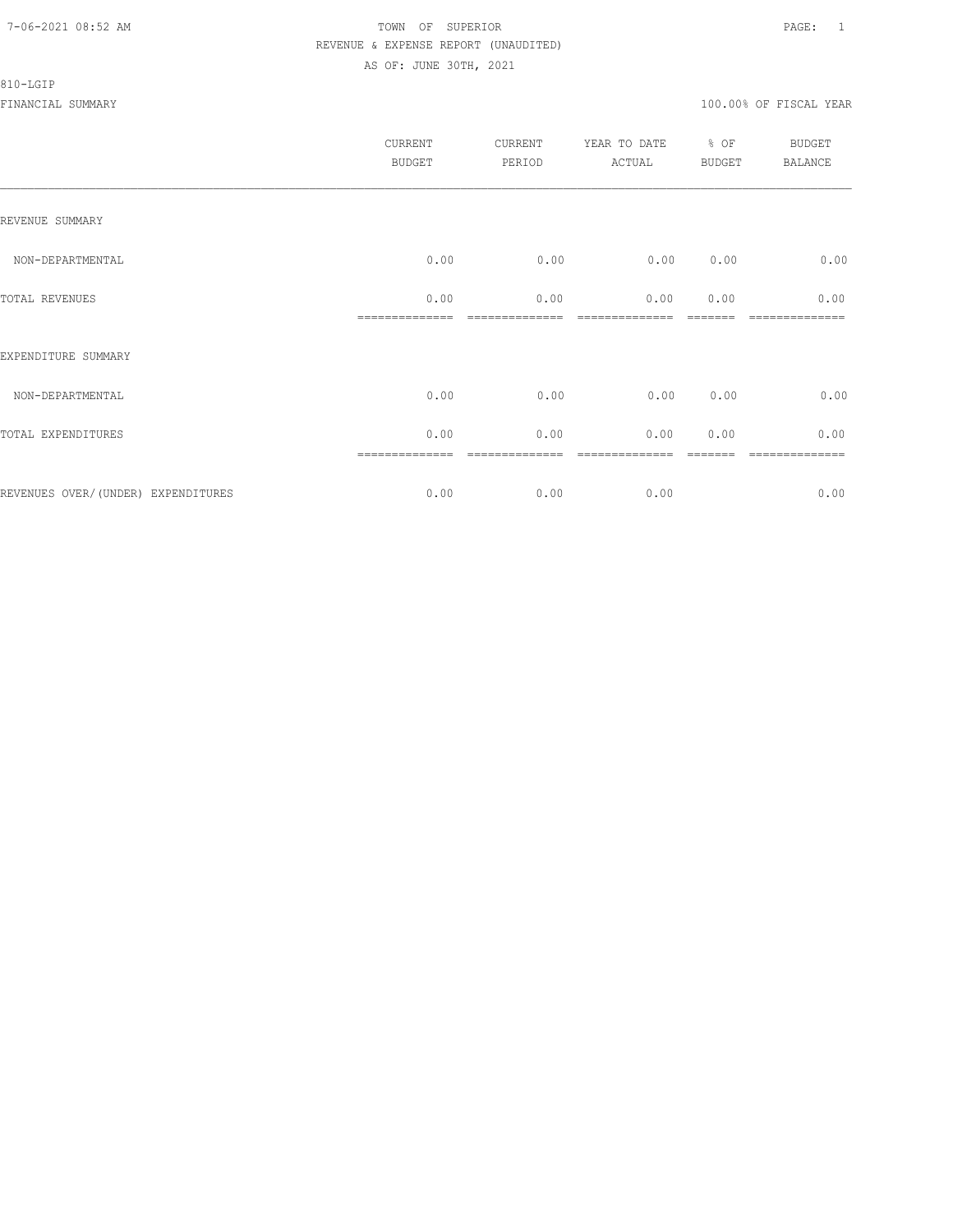#### 820-EXPLORERS

| CURRENT<br><b>BUDGET</b> | CURRENT<br>PERIOD | YEAR TO DATE<br>ACTUAL | BUDGET | <b>BUDGET</b><br>BALANCE |
|--------------------------|-------------------|------------------------|--------|--------------------------|
|                          |                   |                        |        |                          |
| 0.00                     | 0.00              | 0.00                   | 0.00   | 0.00                     |
| 0.00                     | 0.00              | 0.00                   | 0.00   | 0.00                     |
|                          |                   |                        |        |                          |
| 0.00                     | 0.00              | 0.00                   | 0.00   | 0.00                     |
| 0.00                     | 0.00              | 0.00                   | 0.00   | 0.00                     |
| 0.00                     | 0.00              | 0.00                   |        | -----------<br>0.00      |
|                          | ==============    |                        |        | % OF                     |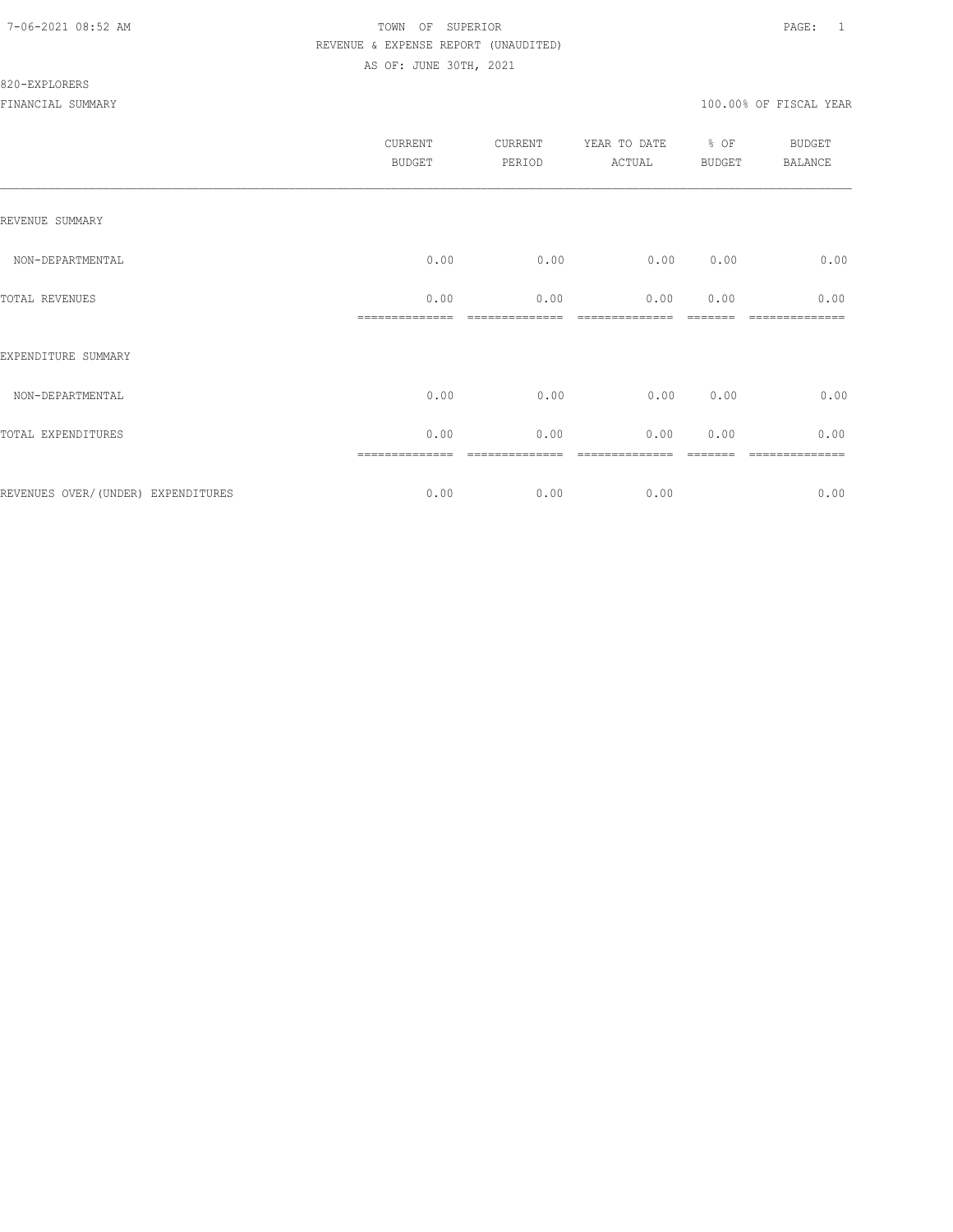|                                    | CURRENT<br><b>BUDGET</b> | CURRENT<br>PERIOD | YEAR TO DATE<br>ACTUAL      | % OF<br>BUDGET    | BUDGET<br>BALANCE |
|------------------------------------|--------------------------|-------------------|-----------------------------|-------------------|-------------------|
| REVENUE SUMMARY                    |                          |                   |                             |                   |                   |
| NON-DEPARTMENTAL                   | 0.00                     | 0.00              | $5,556.00$ 0.00 ( 5,556.00) |                   |                   |
| TOTAL REVENUES                     | 0.00                     | 0.00              |                             | $5,556.00$ 0.00 ( | 5,556.00          |
| EXPENDITURE SUMMARY                |                          |                   |                             |                   |                   |
| NON-DEPARTMENTAL                   | 0.00                     | 0.00              | 3, 171.86 0.00 (3, 171.86)  |                   |                   |
| TOTAL EXPENDITURES                 | 0.00                     | 0.00              |                             | $3,171.86$ 0.00 ( | 3,171.86)         |
| REVENUES OVER/(UNDER) EXPENDITURES | 0.00                     | 0.00              | 2,384.14                    |                   | (2, 384.14)       |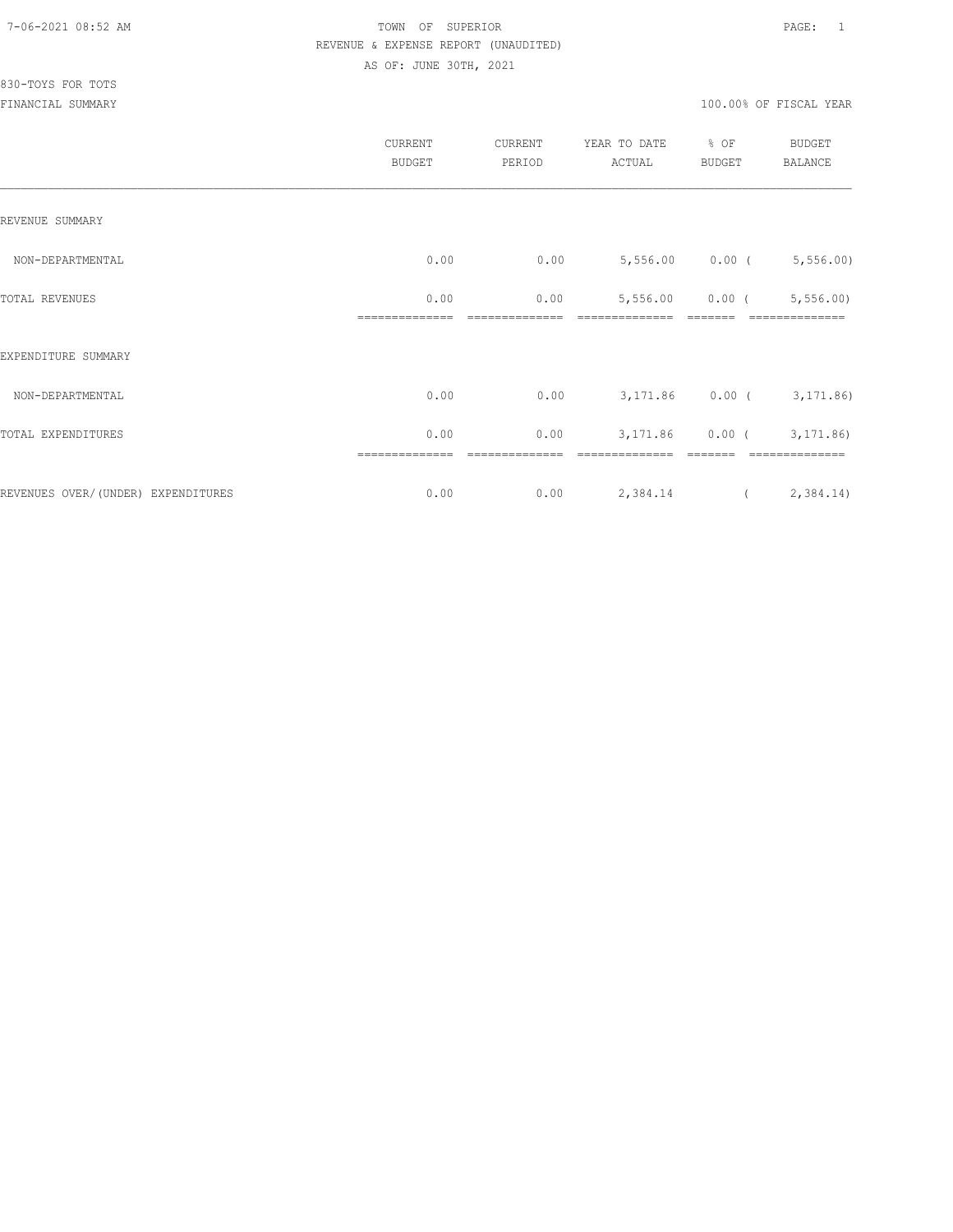|                                     | CURRENT<br><b>BUDGET</b> | CURRENT<br>PERIOD | YEAR TO DATE<br>ACTUAL | % OF<br>BUDGET | <b>BUDGET</b><br>BALANCE |
|-------------------------------------|--------------------------|-------------------|------------------------|----------------|--------------------------|
| REVENUE SUMMARY                     |                          |                   |                        |                |                          |
| TOTAL REVENUES                      | 0.00                     | 0.00              | 0.00                   | 0.00           | 0.00                     |
| EXPENDITURE SUMMARY                 |                          |                   |                        |                |                          |
| NON-DEPARTMENTAL                    | 0.00                     | 0.00              | 0.00                   | 0.00           | 0.00                     |
| TOTAL EXPENDITURES                  | 0.00                     | 0.00              | 0.00                   | 0.00           | 0.00                     |
| REVENUES OVER/ (UNDER) EXPENDITURES | 0.00                     | 0.00              | 0.00                   |                | 0.00                     |